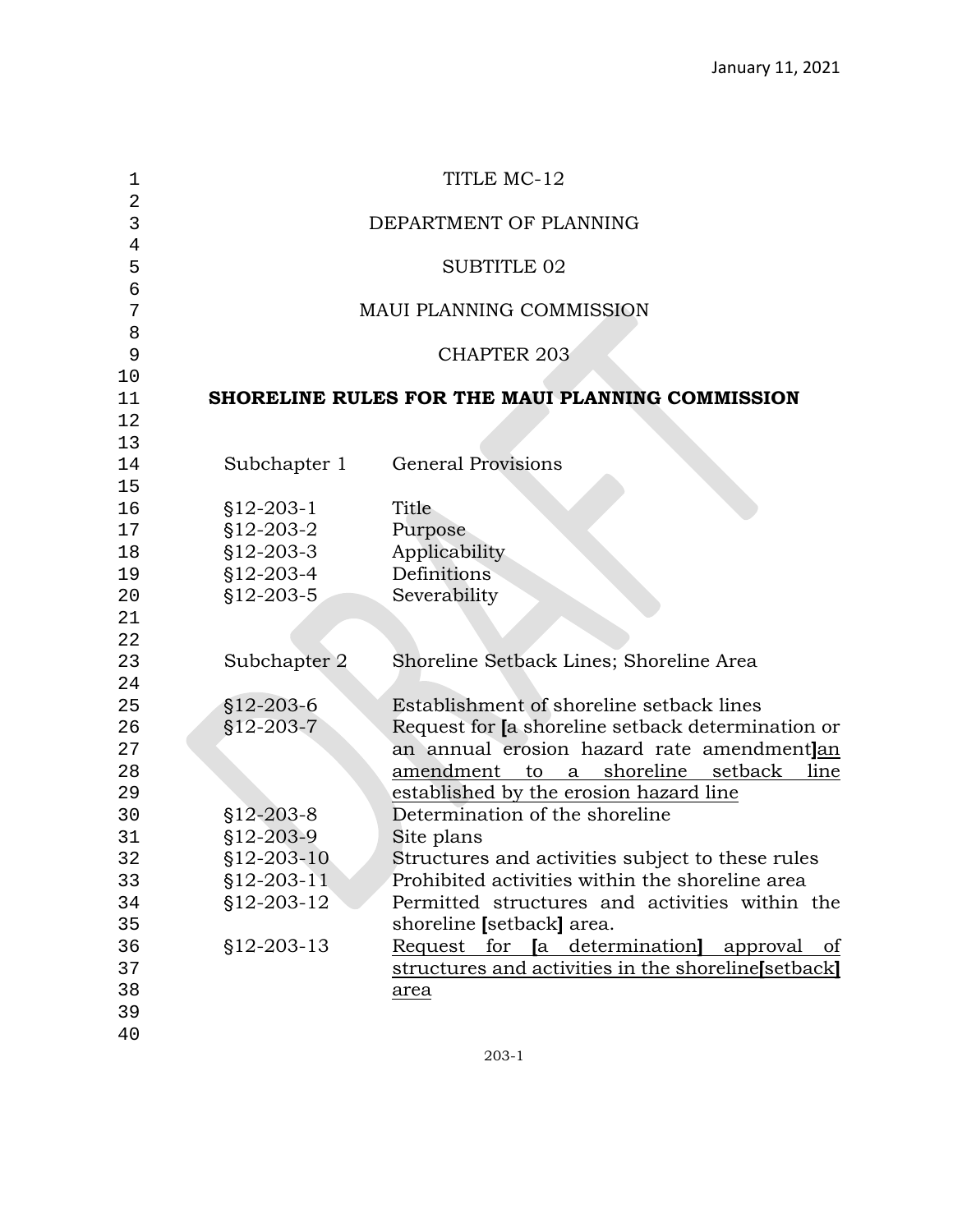| 1<br>$\mathbf 2$ | Subchapter 3                          | Variances                                                                    |
|------------------|---------------------------------------|------------------------------------------------------------------------------|
| 3                | §12-203-14                            | Variance application                                                         |
| $\overline{4}$   | §12-203-15                            | Criteria for approval of a variance                                          |
| 5                |                                       |                                                                              |
| 6                |                                       |                                                                              |
| 7                | Subchapter 4                          | <b>Enforcement</b> ; Penalties                                               |
| 8                |                                       |                                                                              |
| 9                | §12-203-16                            | Enforcement                                                                  |
| 10               | $$12-203-17$                          | Penalties                                                                    |
| 11               |                                       |                                                                              |
| 12               |                                       |                                                                              |
| 13               | Subchapter 5                          | Appeals                                                                      |
| 14               |                                       |                                                                              |
| 15               | $$12-203-18$                          | Appeal of director's decision; filing the notice of                          |
| 16               |                                       | appeal                                                                       |
| 17               | §12-203-19                            | Content of the notice of appeal                                              |
| 18               | §12-203-20                            | Joint or consolidated appeals                                                |
| 19               | §12-203-21                            | Service of the notice of appeal                                              |
| 20               | \$12-203-22                           | Payment of fees                                                              |
| 21               | $$12-203-23$                          | Contested case hearing on appeal                                             |
| 22               | §12-203-24                            | Disposition of appeal                                                        |
| 23               |                                       |                                                                              |
| 24               |                                       | <b>SUBCHAPTER 1</b>                                                          |
| 25               |                                       |                                                                              |
| 26               |                                       | <b>GENERAL PROVISIONS</b>                                                    |
| 27               |                                       |                                                                              |
| 28               |                                       |                                                                              |
| 29               |                                       | <b>§12-203-1 Title.</b> The rules in this chapter shall be known as the      |
| 30               |                                       | "Shoreline Rules for the Maui Planning Commission." [Eff 11/27/03]           |
| 31               |                                       | (Auth: HRS Chapter 205A, Parts I and III; Maui County Charter §§8-8.4,       |
| 32               |                                       | 13-2(15)) (Imp: HRS Chapter 205A, Parts I and III; Maui County Charter       |
| 33               | $\S$ \\$8-8.4, 13-2(15))              |                                                                              |
| 34               |                                       |                                                                              |
| 35               |                                       | <b>§12-203-2 Purpose.</b> (a) The purpose of this chapter is to establish    |
| 36               |                                       | shoreline rules which regulate the use and activities of land within the     |
| 37               |                                       | shoreline environment in order to protect the health, safety, and welfare of |
| 38               |                                       | the public by providing minimum protection from known coastal natural        |
| 39               |                                       | hazards; and to ensure that the public use and enjoyment of our shoreline    |
| 40               | resources are preserved and protected | for future generations<br>in                                                 |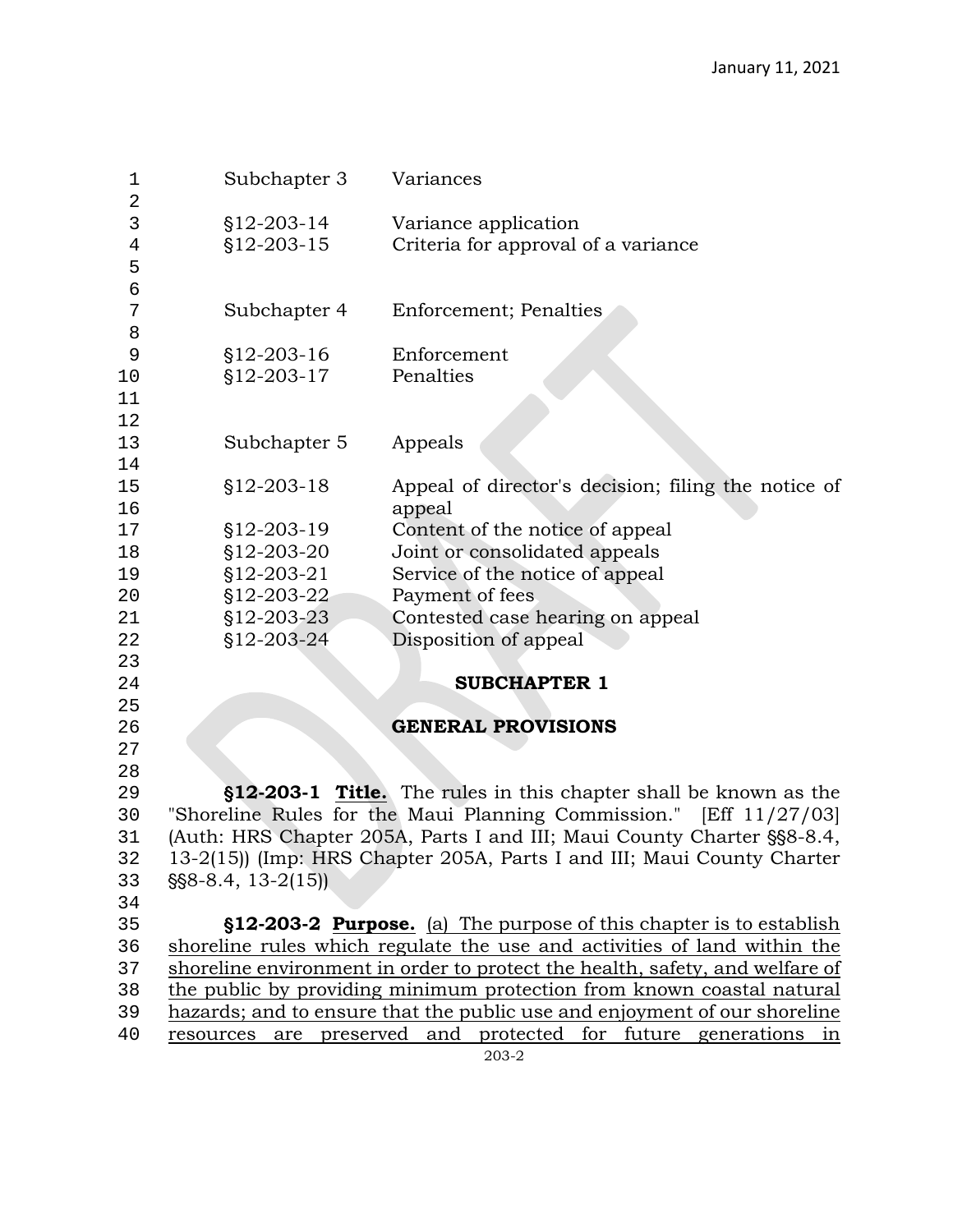1 accordance with the Hawaii coastal zone management law, HRS chapter<br>2 205A.

2 <u>205A.</u><br>3 3 (b) One of the most important and significant natural resources of<br>4 the County of Maui is its shoreline environment. Due to competing 4 the County of Maui is its shoreline environment. Due to competing<br>5 demands for utilization and preservation of the beach and ocean demands for utilization and preservation of the beach and ocean 6 resources, it is imperative:<br>7  $(1)$  That use and  $\epsilon$ 

7 (1) That use and enjoyment of the shoreline area be ensured for 8 the public to the fullest extent possible;<br>9 (2) That the natural shoreline  $\epsilon$ 

9 (2) That the natural shoreline environment be preserved;<br>10 (3) That [man-made] constructed features in the shoreling 10 (3) That **[**man-made**]** constructed features in the shoreline area 11 be limited to features compatible with the shoreline area;<br>12 (4) That the natural movement of the shoreline b

12 (4) That the natural movement of the shoreline be protected from 13 development;<br>14 (5) T

14 (5) That the quality of scenic and open space resources be 15 protected, preserved, and where desirable, restored; and<br>16 (6) That adequate public access to and along

16 (6) That adequate public access to and along the shoreline be 17 provided.<br>18 The

18 These steps are necessary because development and other **[**man-19 made] <u>constructed</u> improvements have resulted in encroachment of<br>20 structures near the shoreline and, in numerous instances, erosion and 20 structures near the shoreline and, in numerous instances, erosion and<br>21 other disturbances affecting the natural movement of the shoreline. 21 other disturbances affecting the natural movement of the shoreline.<br>22 Moreover, these steps are also necessary because the Hawaiian Islands are 22 Moreover, these steps are also necessary because the Hawaiian Islands are<br>23 Subject to coastal natural hazards such as tsunamis, high wave action. 23 subject to coastal natural hazards such as tsunamis, high wave action,<br>24 sea level rise, hurricanes, coastal flooding, and coastal erosion that pose 24 sea level rise, hurricanes, coastal flooding, and coastal erosion that pose<br>25 hazards to residences and other structures near the shoreline. These 25 hazards to residences and other structures near the shoreline. **[**These 26 hazards may also necessitate the need to harden the shoreline to protect 27 structures which may have an adverse impact on the environment. 27 structures which may have an adverse impact on the environment.<br>28 Further, continual replacement of structures damaged or destroved by 28 Further, continual replacement of structures damaged or destroyed by<br>29 ocean conditions may cause an economic hardship to other flood 29 ocean conditions may cause an economic hardship to other flood<br>20 insurance policy holders by the increase in premiums. Consequently, the 30 insurance policy holders by the increase in premiums. Consequently, the 31 purpose of this chapter is to establish shoreline rules which regulate the<br>32 use and activities of land within the shoreline environment in order to 32 use and activities of land within the shoreline environment in order to protect the health, safety, and welfare of the public by providing minimum 33 protect the health, safety, and welfare of the public by providing minimum 34 protection from known coastal natural hazards; and to ensure that the public use and enjoyment of our shoreline resources are preserved and public use and enjoyment of our shoreline resources are preserved and 36 protected for future generations in accordance with the Hawaii coastal<br>37 zone management law, HRS chapter 205A.] Shoreline hardening has 37 zone management law, HRS chapter 205A.**]** Shoreline hardening has 38 historically been the response to impacts from coastal hazards, and this<br>39 approach is now widely recognized in most cases to have an adverse 39 approach is now widely recognized in most cases to have an adverse<br>40 impact on neighboring properties and the environment. To prioritize impact on neighboring properties and the environment. To prioritize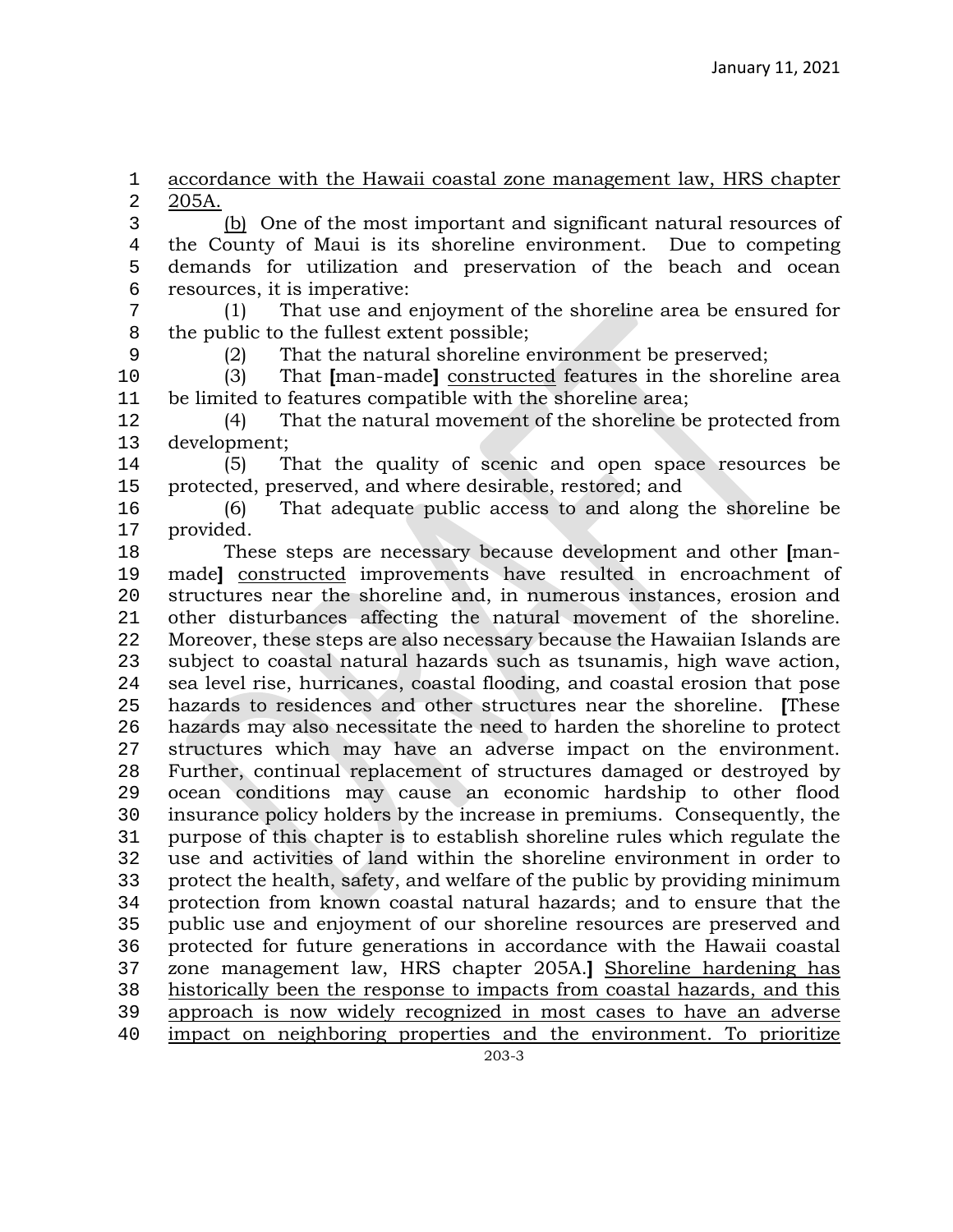1 coastal resilience, and to preserve and restore environmental and cultural 2 resources, preferred alternatives include options for nature-based 3 protection, and to avoid, accommodate, or retreat from coastal hazards.<br>4 Feff 11/27/031 (Auth: HRS Chapter 205A, Parts I and III: Maui County 4 [Eff 11/27/03] (Auth: HRS Chapter 205A, Parts I and III; Maui County<br>5 Charter §§8-8.4, 13-2(15)) (Imp: HRS §§205A-1, 205A-2, 205A-43, 205A-5 Charter §§8-8.4, 13-2(15)) (Imp: HRS §§205A-1, 205A-2, 205A-43, 205A-<br>6 43.5, 205A-43.6, 205A-45, 205A-49) 6 43.5, 205A-43.6, 205A-45, 205A-49)

7 8 **S12-203-3 Applicability.** These rules shall be applicable to all<br>9 lands located within the shoreline area of the Island of Maui, County of lands located within the shoreline area of the Island of Maui, County of 10 Maui, State of Hawaii. [Eff 11/27/03] (Auth: HRS Chapter 205A, Parts I<br>11 and III: Maui County Charter §§8-8.4, 13-2(15)) (Imp: HRS §§205A-1, 11 and III; Maui County Charter §§8-8.4, 13-2(15)) (Imp: HRS §§205A-1, <br>12 205A-2, 205A-43, 205A-43.5, 205A-43.6, 205A-45, 205A-49) 12 205A-2, 205A-43, 205A-43.5, 205A-43.6, 205A-45, 205A-49)

13<br>14

14 **\tightarrow \tightarrow \tightarrow \tightarrow \tightarrow \tightarrow \tightarrow \tightarrow \tightarrow \tightarrow \tightarrow \tightarrow \tightarrow \tightarrow \tightarrow \tightarrow \tightarrow \tightarrow \t** 15 plainly evident from the context that a different meaning is intended,<br>16 certain words and phrases used herein shall be defined as follows: 16 certain words and phrases used herein shall be defined as follows:<br>17 The affect beach processes" means to pose a po

17 "Adversely affect beach processes" means to pose a potential 18 immediate or future detrimental effect on beach processes as a result of a<br>19 structure or activity located within the shoreline [setback] area, or to pose 19 structure or activity located within the shoreline **[**setback**]** area, or to pose the need to artificially fix the shoreline.

21 **["Annual erosion hazard rate" means the annual rate of coastal<br>22 <b>Francial erosion calculated according to the methodology developed by the** erosion calculated according to the methodology developed by the 23 University of Hawaii along transects placed at regular intervals of 24 approximately sixty-six feet and as indicated on maps on file with the<br>25 department. Said rates shall be updated on a regular basis at least once department. Said rates shall be updated on a regular basis at least once 26 every ten years, provided funding is budgeted for the purpose; or pursuant 27 to an annual erosion hazard rate amendment approved in accordance with<br>28 section 12-203-7. Land area outside of the boundary of these maps shall 28 section 12-203-7. Land area outside of the boundary of these maps shall<br>29 have no annual erosion hazard rate. Where the shoreline is fixed by: 29 have no annual erosion hazard rate. Where the shoreline is fixed by:<br>20 (1) Artificial structures that are nonconforming or that have been appro

30 (1) Artificial structures that are nonconforming or that have been approved 31 by appropriate government agencies and for which engineering drawings<br>32 exist to locate the interface between the shoreline and the structure, or exist to locate the interface between the shoreline and the structure, or

33 (2) Exposed natural stabilized geographic features such as cliffs and rock formations, the annual erosion hazard rate shall cease at the interface.

35 "Annual erosion hazard rate map" means a physical representation 36 or depiction of the annual erosion hazard rate as defined herein and as adopted by the planning director. 37 adopted by the planning director.**]**

38 "Artificially fix the shoreline" means to permanently establish the shoreline.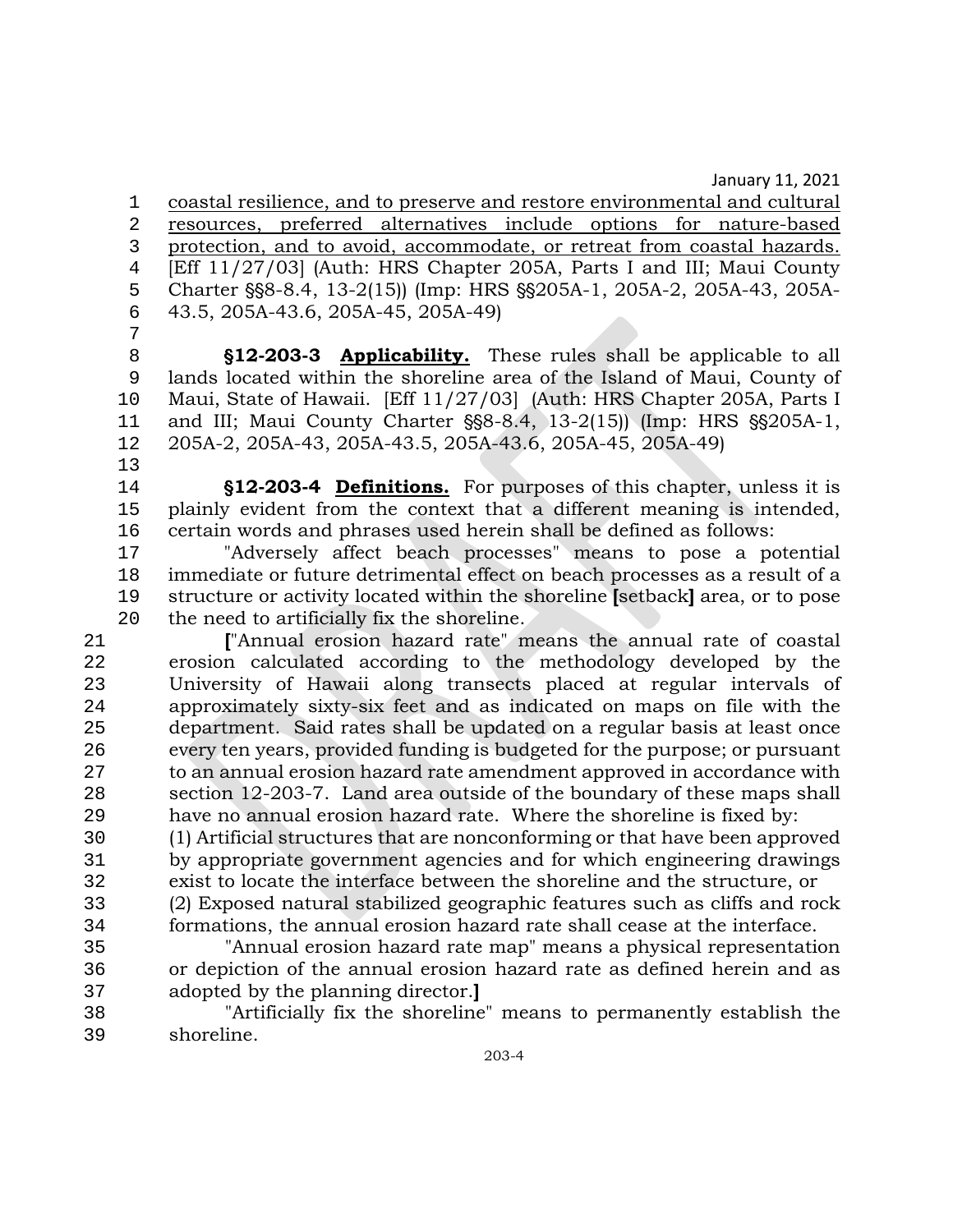1 "Average lot depth" means the measurement obtained by adding the 2 lengths of the two sides of a lot which are at or near right angles with the shoreline to the length of a line obtained by drawing a line from a point in 3 shoreline to the length of a line obtained by drawing a line from a point in<br>4 the center of the makai side of the lot to a point in the center of the mauka 4 the center of the makai side of the lot to a point in the center of the mauka<br>5 side of the lot and dividing the resulting sum by three. 5 side of the lot and dividing the resulting sum by three.<br>
6 TBeach nourishment" means the technique of place

6 "Beach nourishment" means the technique of placing sand or cobble fill consistent with existing beach conditions along the shoreline to widen<br>beach and provide a buffer against coastal erosion and wave attack. 8 the beach and provide a buffer against coastal erosion and wave attack.<br>9 "Best Management Practices" means a set of mitigation actions tha

9 "Best Management Practices" means a set of mitigation actions that 10 are intended to protect the environment from harm and to ensure that<br>11 water quality and marine resources are protected during all phases of a 11 water quality and marine resources are protected during all phases of a<br>12 oroject or activity. project or activity.

13 "Board approval" means approval of the board of land and natural 14 resources pursuant to HRS section 183-C, as amended.<br>15 Tertified shoreline survey" means the actual

15 "Certified shoreline survey" means the actual field location 16 oftheshorelinepreparedbyalandsurveyorregisteredintheStateofHawaii that<br>17 is signed, dated, and certified by the chairmanl chairperson of the board 17 is signed, dated, and certified by the**[**chairman**]** chairperson of the board of land and natural resources.<br>19 Toastal erosion" means

19 "Coastal erosion" means the wearing away of coastal lands, usually 20 by wave attack, tidal or littoral currents, or wind. Coastal erosion is synonymous with shoreline (vegetation line) retreat. 21 synonymous with shoreline (vegetation line) retreat.<br>22 **F** Coastal erosion hazard zone" shall include

<sup>22</sup> ["Coastal erosion hazard zone" shall include all of the land area<br><sup>23</sup> between the shoreline and a line as established by measuring twenty-feet 23 between the shoreline and a line as established by measuring twenty-feet<br>24 plus a distance of fifty times the annual erosion hazard rate from the 24 plus a distance of fifty times the annual erosion hazard rate from the shoreline. shoreline.**l** 

26 "Coastal hazards" means **[**hazards created by and limited to coastal 27 processes which are generated from waves or tides**]** any tsunami, 28 hurricane, wind, wave, storm surges, high tide, flooding, erosion, sea level<br>29 rise, subsidence, or point and nonpoint source pollution, as defined by 29 rise, subsidence, or point and nonpoint source pollution, as defined by<br>30 HRS 205A-1. 30 HRS 205A-1.<br>31 "Comm

31 "Commission" means the Maui planning commission.<br>32 "Department" means the department of planning of t

32 "Department" means the department of planning of the County of 33 Maui.

34 "Director" means director of the department of planning.<br>35 "Dune restoration" means the technique of rebuilding an

35 "Dune restoration" means the technique of rebuilding an eroded or 36 degraded dune through one or more various methods, such as sand fill,<br>37 drift fencing, or revegetation.

37 drift fencing, or revegetation.<br>38 Terosion hazard line" "Erosion hazard line" means the mapped 80 percent cumulative probability contour of the coastal erosion hazard zone with 3.2 feet of sea level rise approved by the Hawaii Climate Change Mitigation and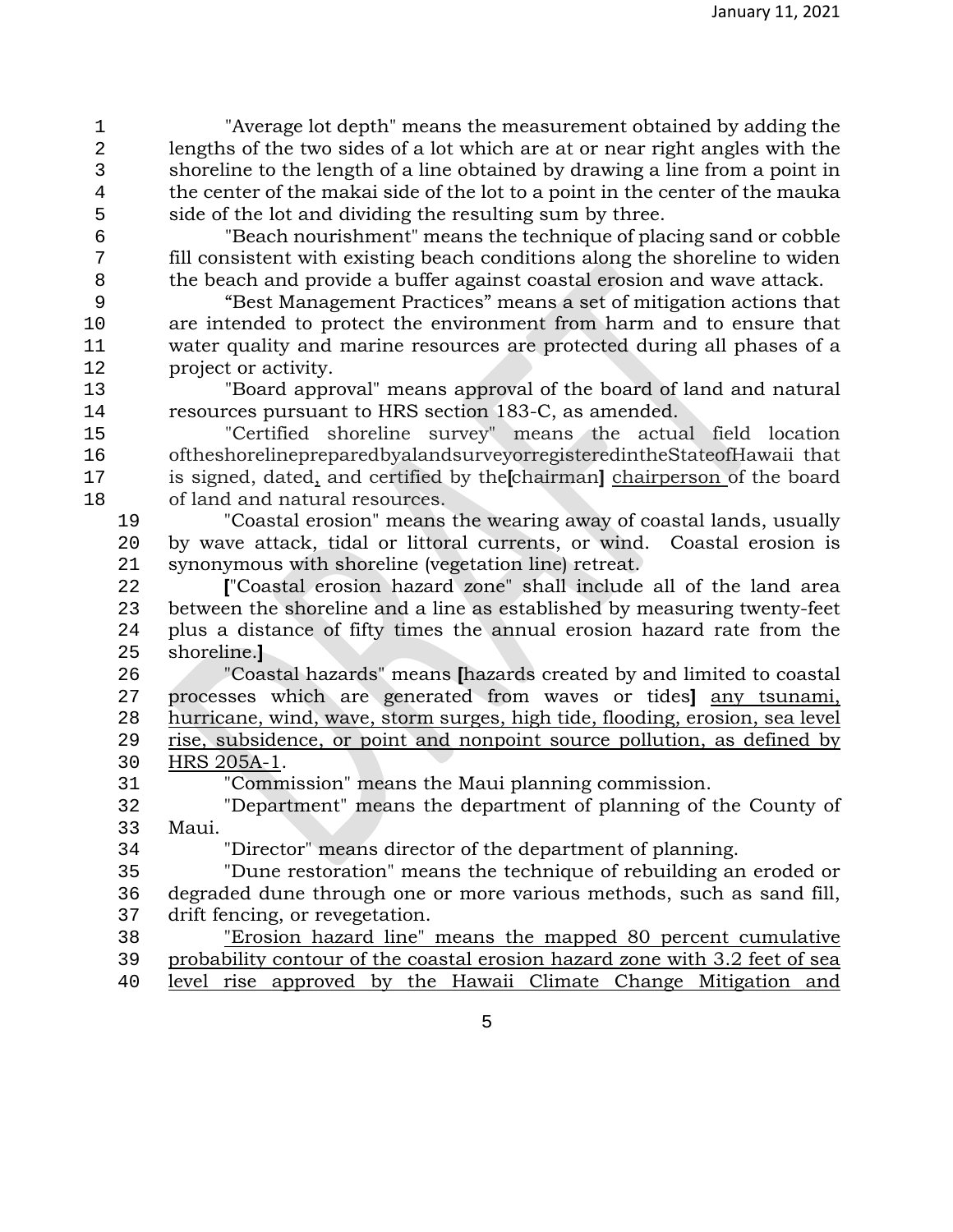1 Adaptation Commission as part of the 2017 Hawaii Sea Level Rise<br>2 Vulnerability and Adaptation Report, as accessible within the Hawaii Sea 2 Vulnerability and Adaptation Report, as accessible within the Hawaii Sea<br>2 Level Rise Viewer hosted by the Pacific Islands Ocean Observing System. 3 Level Rise Viewer hosted by the Pacific Islands Ocean Observing System,<br>4 and as may be updated from time to time. and as may be updated from time to time.<br>5 THRS" means the Hawaii Revised Sta

5 "HRS" means the Hawaii Revised Statutes, as amended.<br>6 "Lawful nonconforming structure or activity" means a s

<sup>6</sup> "Lawful nonconforming <u>structure or activity</u>" means a structure or<br>7 activity that was lawfully existing within the shoreline area and which: 7 activity that was lawfully existing within the shoreline area and which:<br>8 (1) Was completely built prior to June 22, 1970; or

8 (1) Was completely built prior to June 22, 1970; or 9 (2) Received either a building permit, board approval, or shoreline 10 area variance prior to June 16, 1989; or<br>11 (3) Was outside the shoreline area

11 (3) Was outside the shoreline area when it received either a building 12 permit or board approval.<br>13 Tot" means a design

13 "Lot" means a designated parcel, tract, or area of land established 14 by subdivision or as otherwise established prior to the adoption of subdivision laws. 15 subdivision laws.<br>16 "Irregularly

16 "Irregularly shaped lot" means a flag lot, triangular parcel, lot<br>17 bordered by ocean on two or more sides, headland, or peninsula. 17 bordered by ocean on two or more sides, headland, or peninsula.<br>18 Thinimum buildable depth means the minimum depth

18 "Minimum buildable depth" means the minimum depth that a<br>19 structure may be constructed taken from a line running makai of and 19 structure may be constructed taken from a line running makai of and<br>20 parallel to the frontvard or most landward setback, not to exceed Ithirty-20 parallel to the frontyard or most landward setback, not to exceed **[**thirty-21 five**]** <u>forty</u> feet in length.<br>22 Thinor activity "me

22 "Minor activity" means an activity that does not adversely impact the 23 existing grade of the setback area and shall be limited to activities related<br>24 to landscaping, minor clearing (grubbing) of vegetation, and minor grading 24 to landscaping, minor clearing (grubbing) of vegetation, and minor grading<br>25 which is not subject to HRS chapter 343. 25 which is not subject to HRS chapter 343.<br>26 Thinor structure means the followi

26 "Minor structure" means <u>the following:</u><br>27 (1) a Iman-madel structure that c 27 (1) a **[**man-made**]** structure that costs less than **[**\$125,000,**]**   $28 \frac{\$250,000}{\$250,000}$ , does not impede the natural movement of the shoreline, and  $29$  does not significantly alter the existing grade of the shoreline Isetbackl 29 does not significantly alter the existing grade of the shoreline **[**setback**]** 30 area, **[**and may include but not be limited to:**]**including the following:

- 31 (A) landscape features**[**(*i.e.,***]**such as barbecues, lighting, benches, 32 chairs, borders, wooden trellis, fences, railings, bird feeders,<br>33 signs, and safety improvements[.etc.]]:
- 33 signs, and safety improvements**[**, etc.)**]**; movable or portable lifeguard 35 stands;**[**portable or movable walkways for public access;**]**
- 36 (C) landscaping and drywells in conjunction with irrigation 37 systems;<br>38 (D) irrigation
	- irrigation systems, provided they are directed away from the

6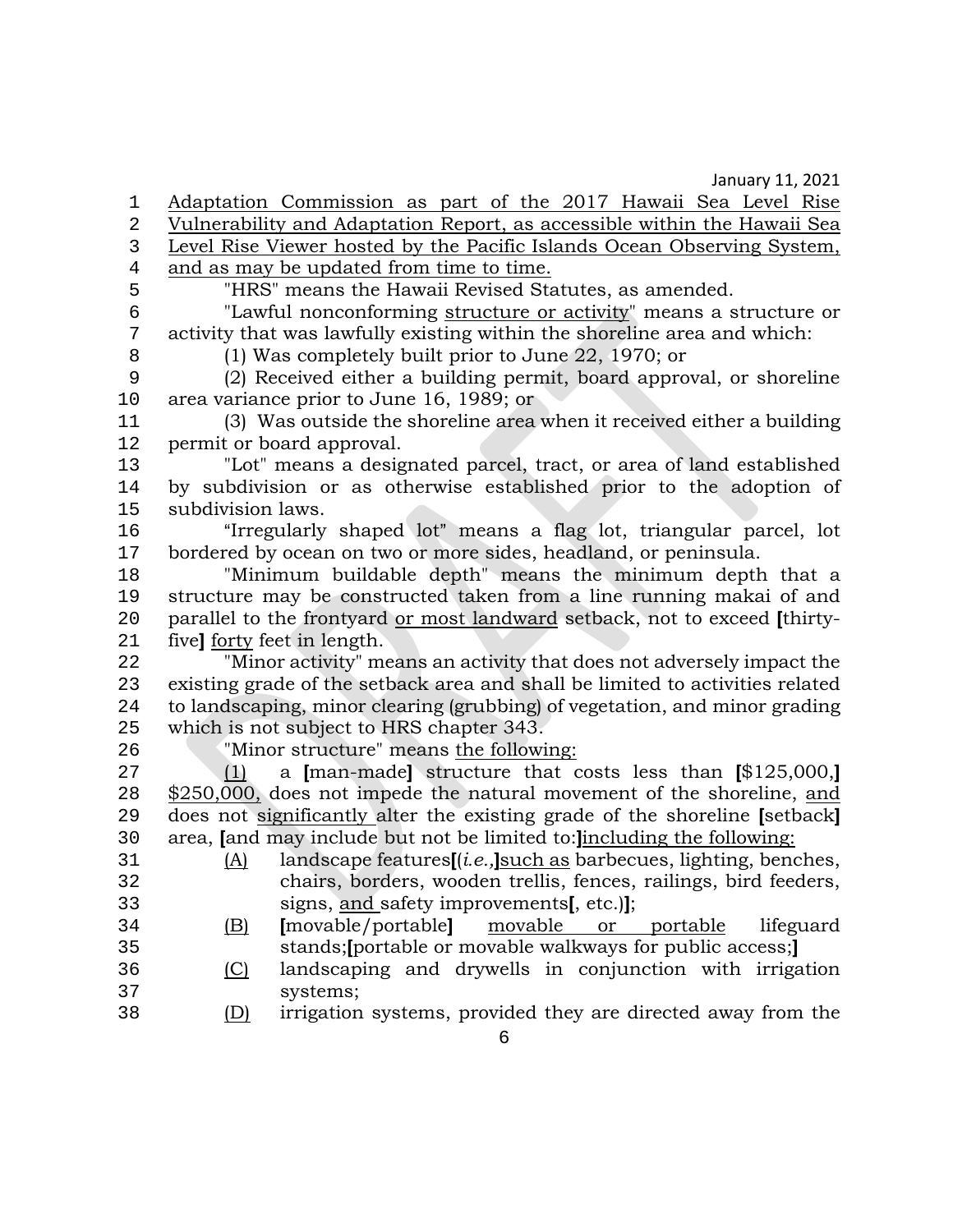7 1 shoreline; 2 (E) outdoor shower and water faucets; [utility poles and accessory<br>3 structures along existing corridors; ] and 3 structures along existing corridors;**]** and 4 (F) temporary tents for special events not exceeding fourteen<br>5 consecutive days in duration during any three-month period: 5 consecutive days in duration during any three-month period; 6 (2) portable or movable walkways for public access, such as 7 wooden or composite boardwalks or dune walkovers. or structures<br>8 providing access that primarily benefit the public, as determined by the 8 providing access that primarily benefit the public, as determined by the director. 9  $\frac{\text{directory}}{A}$ 10 A minor structure shall not include a pool, spa, gazebo, **[**car 11 port,**]**carport, garage, or **[**similarly-massed structures**]** a similarly massed 12 structure of a permanent nature.<br>13 "Nonconforming structure 13 The "Nonconforming structure/activity, lawful" means a structure or<br>14 activity which was lawfully existing within the shoreline area and which: 14 activity which was lawfully existing within the shoreline area and which:<br>15 (1) Was completely built prior to June 22, 1970; or 15 (1) Was completely built prior to June 22, 1970; or<br>16 (2) Received either a building permit, board approval 16 (2) Received either a building permit, board approval, or shoreline<br>17 area variance prior to June 16, 1989; or 17 area variance prior to June 16, 1989; or<br>18 (3) Was outside the shoreline 18 (3) Was outside the shoreline area when it received either a 19 building permit or board approval.<br>20 **F** Overlay" means the more m 20 **[**"Overlay" means the more mauka (landward) segments of each line,<br>21 in circumstances where the methods of calculating the shoreline setback 21 in circumstances where the methods of calculating the shoreline setback<br>22 line result in two lines that intersect with each other. 22 line result in two lines that intersect with each other.**]** 23 "Plan" means a detailed construction plan drawn to scale that shows 24 the design of a structure proposed to be built within the shoreline area.<br>25 The plan shall include: I but not be limited to: I 25 The plan shall include:**[**but not be limited to:**]** 26 (1) Property boundaries;<br>27 (2) Natural features such 27 (2) Natural features such as large trees, rock outcroppings;<br>28 (3) Topography in and around the proposed construction; and Topography in and around the proposed construction; and 29 (4) Any other information **[**which**]** that identifies the existing 30 condition of the subject parcel of land.<br>31 The director may require that 31 The director may require that the plan include an accurate<br>32 instrument survey of the lot as well as cross sections of the lot at 32 instrument survey of the lot as well as cross sections of the lot at 33 designated locations to be prepared by a surveyor licensed in the State of 34 Hawaii.<br>35 "C "Qualified demolition" means the demolition of a structure or 36 structures where such demolition:<br>37 (1) Will not adversely affect (1) Will not adversely affect beach processes; 38 (2) Will not artificially fix the shoreline;<br>39 (3) Will not interfere with public access Will not interfere with public access, except for public safety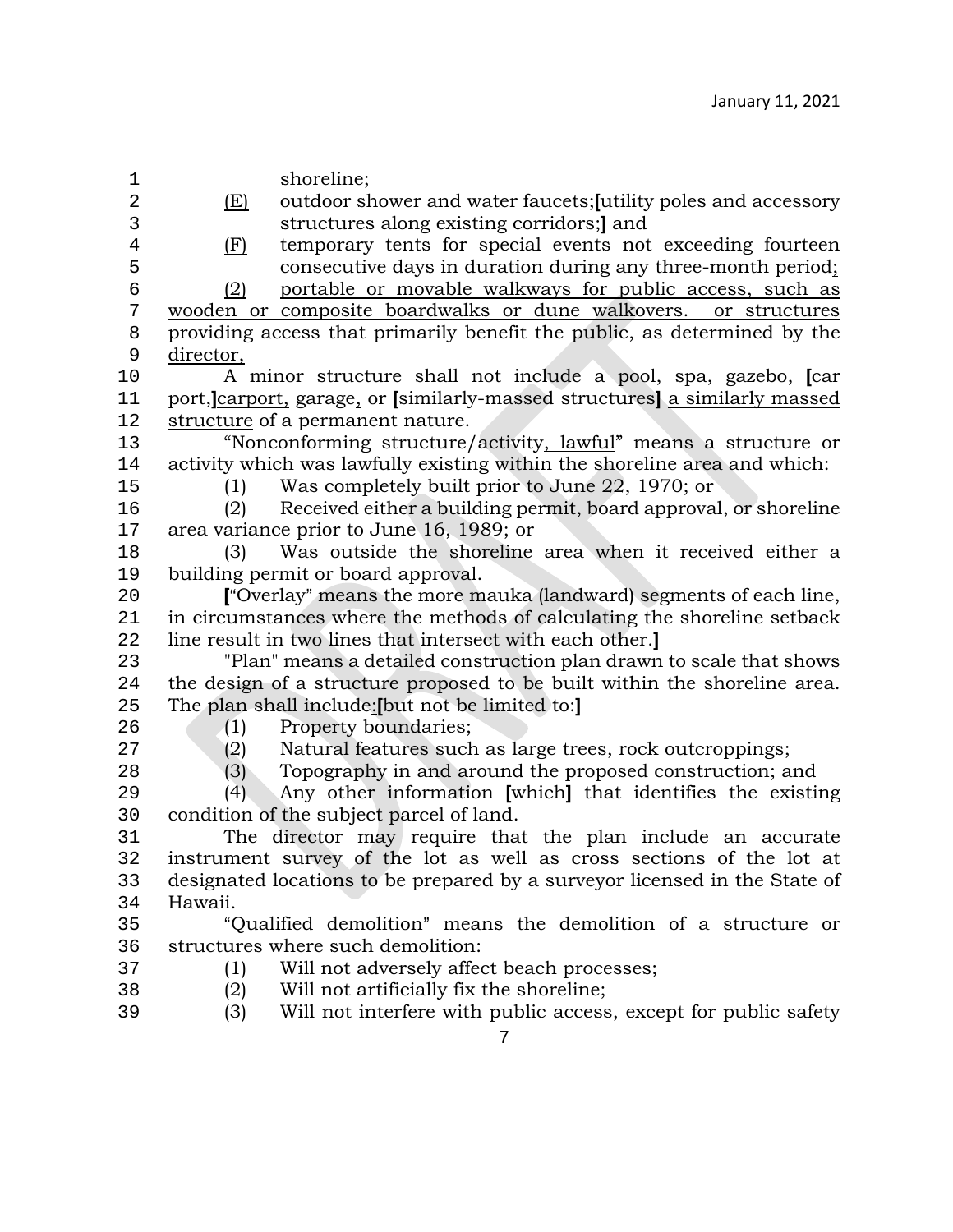- 1 reasons during demolition operations;<br>2 (4) Will not interfere with pub.
- 2 (4) Will not interfere with public views to and along the shoreline,<br>3 except during demolition operations: 3 except during demolition operations;<br>4 (5) Will be consistent with:
- 

4 (5) Will be consistent with:<br>5 (A) **ISection 12-203-**5 (A) **[**Section 12-203-2(5) that states that the quality of 6 scenic and open space resources should be protected, preserved and,<br>7 where desirable, restored: The purpose of these rules: and 7 where desirable, restored;**]** The purpose of these rules; and<br>8 (B) Section 205A-2(c)(3)(C), HRS, which s

8 (B) Section 205A-2(c)(3)(C), HRS, which states that an objective and policy of the coastal zone management program is to 9 objective and policy of the coastal zone management program is to 10 preserve, maintain, and, where desirable, improve and restore shoreline<br>11 open space and scenic resources: and 11 open space and scenic resources; and<br>12 (6) Will comply with:

12 (6) Will comply with:<br>13 (A) Chapter 19 13 (A) Chapter 19.62, Maui County Code, relating to flood 14 hazard areas;<br>15 (B)

15 (B) Chapter 20.08, Maui County Code, relating to soil 16 erosion and sedimentation control; and<br>17 (C) Chapter 6E, HRS, rel

17 (C) Chapter 6E, HRS, relating to historic preservation.<br>18 Tenovation" means the remodel. change. update or upgrade

18 The Theorem is the remodel, change, update or upgrade of a<br>19 structure that does not result in a significant change to its configuration 19 structure that does not result in a significant change to its configuration<br>20 or floor plan, does not increase existing floor area, and does not add floors. 20 or floor plan, does not increase existing floor area, and does not add floors,<br>21 including replacement of cabinets, fixtures, roofs, wall surfaces, and floor 21 including replacement of cabinets, fixtures, roofs, wall surfaces, and floor surfaces. 22 <u>surfaces.</u><br>23 "Re

<sup>23</sup> "Reconstruction" means the rebuilding of an entire structure.<br><sup>24</sup> "Repair" means the fixing, replacing or renewal of any part

<sup>24</sup> "Repair" means the fixing, replacing or renewal of any part of an<br>25 existing structure, but not the entire structure, solely for the purpose of existing structure, but not the entire structure, solely for the purpose of 26 <u>its maintenance.</u><br>27 Shoreline"

 "Shoreline", as defined in HRS **[**205A,**]** section 205A-1 as amended, 28 means the upper reaches of the wash of the waves, other than storm and<br>29 seismic waves, at high tide during the season of the vear in which the 29 seismic waves, at high tide during the season of the year in which the 30 highest wash of the waves occurs, usually evidenced by the edge of natural highest wash of the waves occurs, usually evidenced by the edge of natural rather than artificially induced vegetation growth, or the upper limit of debris left by the wash of the waves **[**which**]** that has been certified by the board of land and natural resources for a duration determined by the 34 board.<br>35 "

35 "Shoreline area" as defined in HRS section 205A-41, as amended, 36 meansall of the land area between the shoreline and the shoreline setback<br>37 line, and may include the area between mean sea level and the shoreline, 37 line, and may include the area between mean sea level and the shoreline,<br>38 provided that if the highest annual wash of the waves is fixed or 38 provided that if the highest annual wash of the waves is fixed or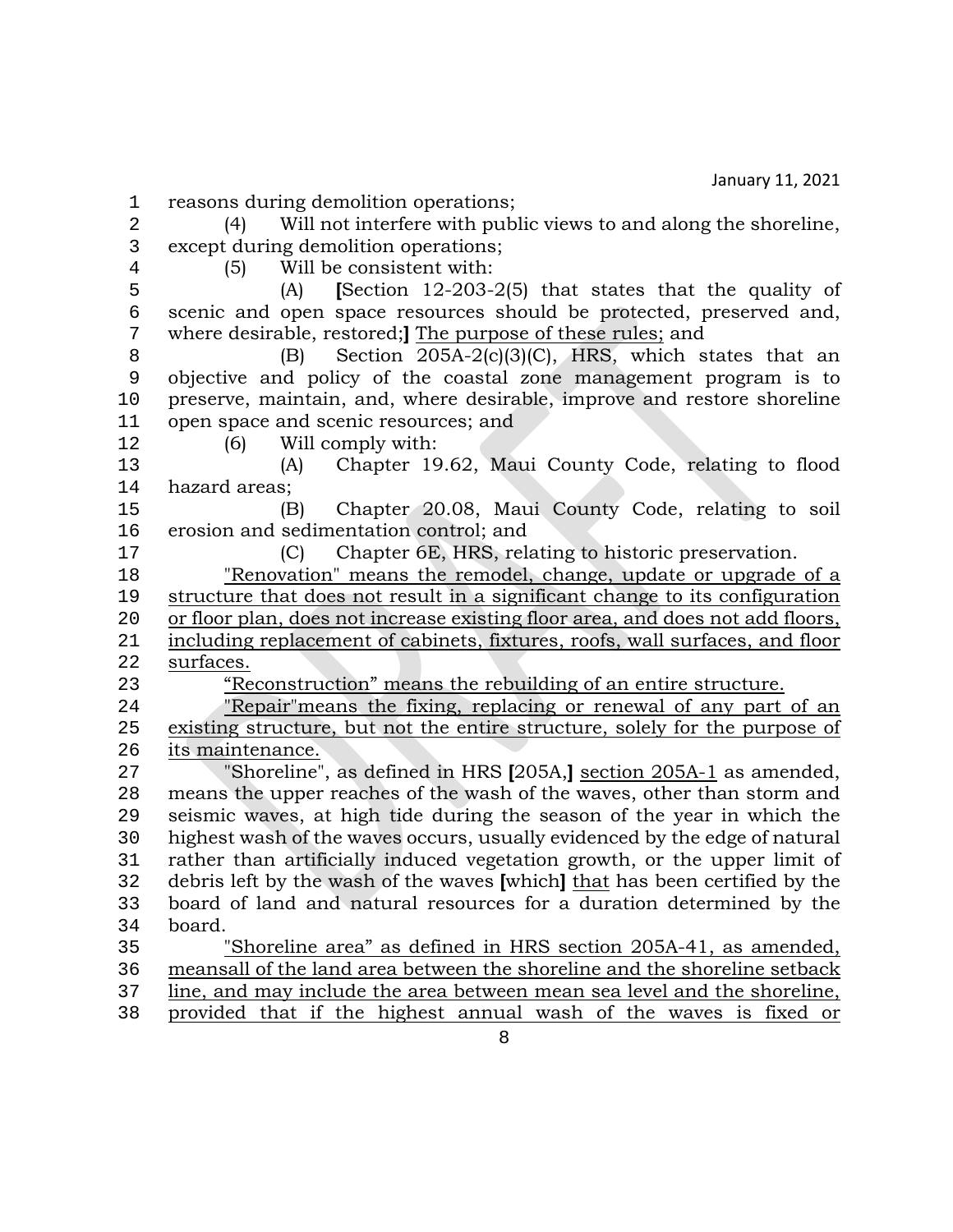1 significantly affected by a structure that has not received all permits and<br>2 approvals required by law or if any part of any structure in violation of this 2 approvals required by law or if any part of any structure in violation of this<br>3 part extends seaward of the shoreline, then "shoreline area" shall include 3 part extends seaward of the shoreline, then "shoreline area" shall include<br>4 the entire structure.

4 the entire structure.<br>5 "Shoreline har 5 "Shoreline hardening" means structures that block or significantly<br>6 inhibit landward movement of the shoreline and are used to protect <sup>6</sup> inhibit landward movement of the shoreline and are used to protect<br><sup>7</sup> structures or other features from erosion and other coastal hazards, to structures or other features from erosion and other coastal hazards, to 8 include seawalls, revetments, riprap and bulkheads. Shoreline hardening<br>9 does not include beach stabilizing structures, such as groins and 9 does not include beach stabilizing structures, such as groins and 10 breakwaters, designed by a professional engineer to stabilize a sandy<br>11 beach along an eroding shoreline. 11 beach along an eroding shoreline.<br>12 Thoreline processes" mean

12 "Shoreline processes" means the natural flow of the ocean which<br>13 affect the movement of the shoreline area or lands bordering the ocean. 13 affect the movement of the shoreline area or lands bordering the ocean,<br>14 including submerged lands. 14 including submerged lands.<br>15 **F** Shoreline setback are

<sup>15</sup> ["Shoreline setback area" or "shoreline area" means "shoreline area"<br>16 as defined in HRS chapter 205A, as amended, which includes all of the 16 as defined in HRS chapter 205A, as amended, which includes all of the 17 land area between the shoreline and the shoreline setback line, provided 17 land area between the shoreline and the shoreline setback line, provided 18 that if the highest annual wash of the waves is fixed or significantly<br>19 affected by a structure that has not received all permits and approvals 19 affected by a structure that has not received all permits and approvals<br>20 required by law or if any part of any structure in violation of this part 20 required by law or if any part of any structure in violation of this part 21 extends seaward of the shoreline, then the term "shoreline area" or<br>22 "shoreline setback area" shall include the entire structure. <sup>22</sup> "shoreline setback area" shall include the entire structure.<br><sup>23</sup> Shoreline setback line" means that line, as

23 "Shoreline setback line" means that line, as defined in 24 HRS**[**205A**]**section 205A-41, as amended, running inland from and parallel to the shoreline at a horizontal plane.

26 "Structure" includes, as defined in HRS section 205A-41, as<br>27 amended. Ibut is not limited to. I any portion of any building, pavement. 27 amended, **[**but is not limited to,**]** any portion of any building, pavement, 28 road, pipe, flume, utility line, fence, groin, wall, or revetment.<br>29 11/27/031 (Auth: HRS §§205A-43, 205A-45, 205A-49: Maui Co 29 11/27/03 (Auth: HRS \$ \$205 A - 43, 205 A - 45, 205 A - 49; Maui County<br>20 Charter \$ \$ 8 - 8 .4, 13 - 2(15) (Imp: HRS \$ \$ 205 A - 1, 205 A - 2, 205 A - 22, 205 A -30 Charter §§8-8.4, 13-2(15)) (Imp: HRS §§205A-1, 205A-2, 205A-22, 205A-<br>31 41) 41)

32<br>33 **512-203-5 Severability.** If any provision or part of this chapter or the application thereof to any person or circumstance is held invalid, the the application thereof to any person or circumstance is held invalid, the 35 invalidity shall not affect other provisions or application of this chapter 36 which can be given effect without the invalid provision or application, and<br>37 to this end the provisions of this chapter are declared to be severable. [Eff 37 to this end the provisions of this chapter are declared to be severable. [Eff<br>38 11/27/03] (Auth: HRS Chapter 205A, Parts I and III: Maui County Charter 38 11/27/03] (Auth: HRS Chapter 205A, Parts I and III; Maui County Charter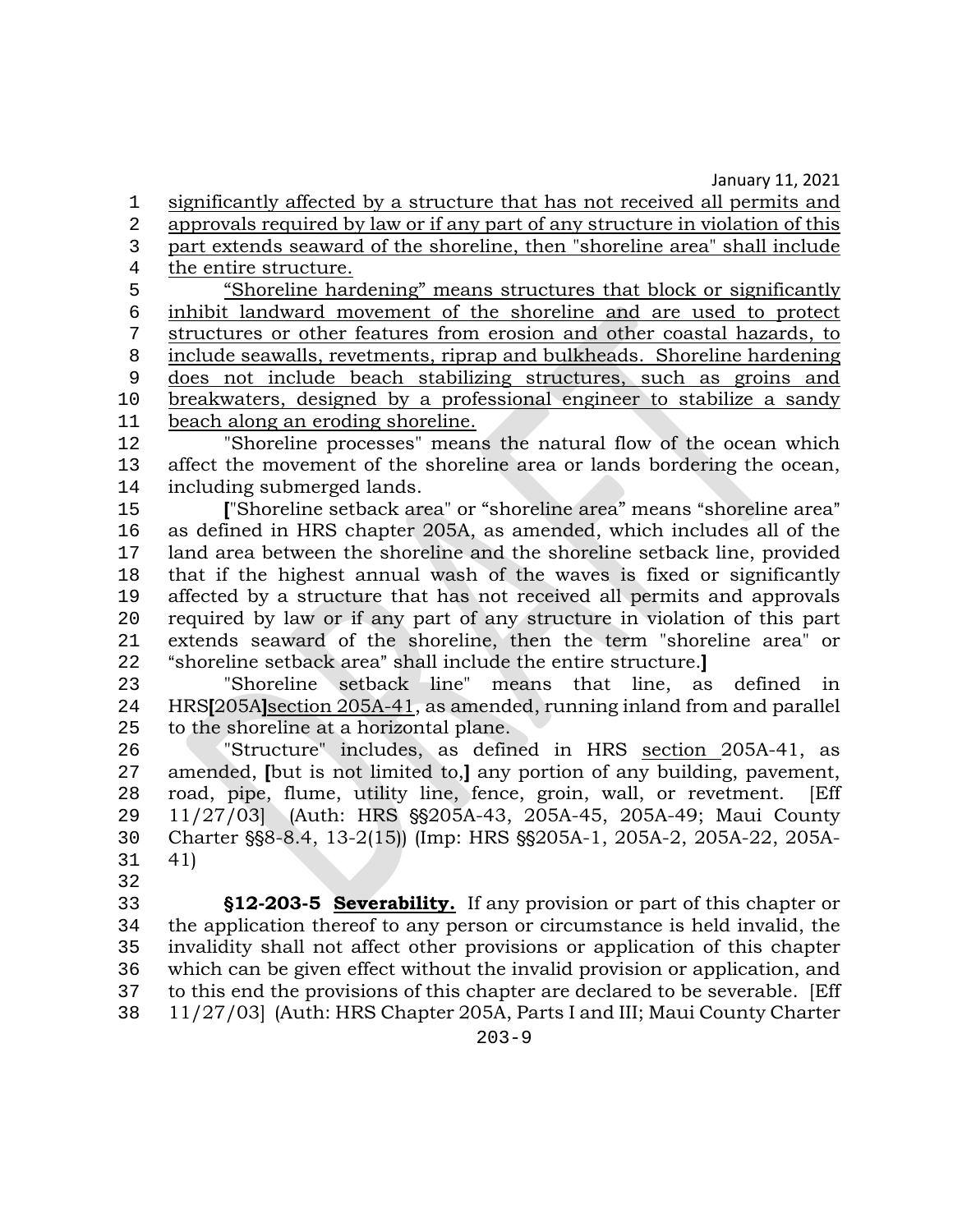January 11, 2021 ''8-8.4, 13-2(15)) (Imp: HRS ''205A-1, 205A-2, 205A-43, 205A-43.5, 205A-43.6, 205A-45, 205A-49)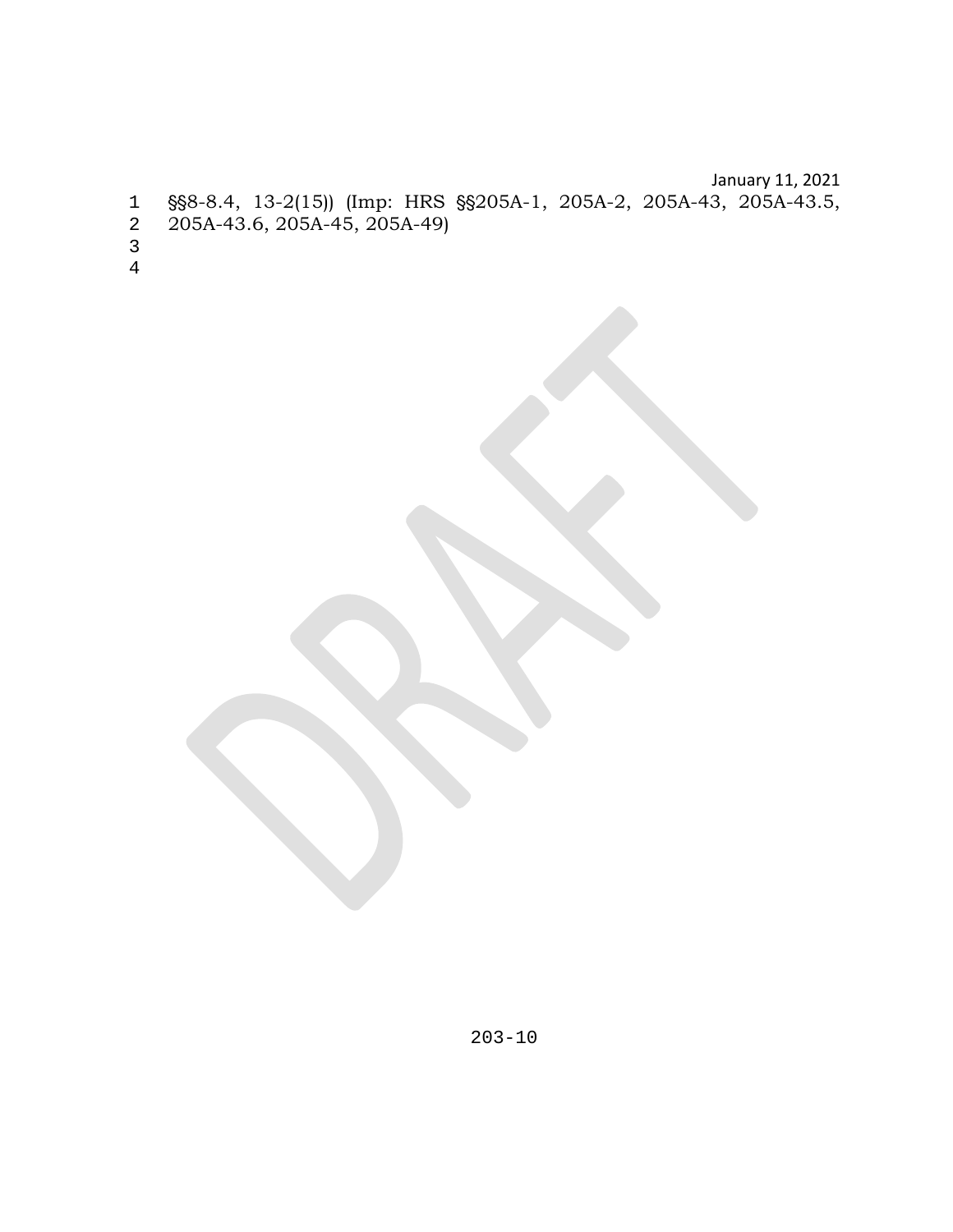| 1              | <b>SUBCHAPTER 2</b>                                                              |
|----------------|----------------------------------------------------------------------------------|
| $\overline{2}$ |                                                                                  |
| 3              | SHORELINE SETBACK LINES; SHORELINE AREA                                          |
| $\,4$          |                                                                                  |
| 5              |                                                                                  |
| $\epsilon$     | §12-203-6 Establishment of shoreline setback lines.<br>$(a)$ All                 |
| 7              | lots shall have a shoreline setback line that is [the greater of the distances   |
| 8              | from the shoreline as calculated under the methods listed below or the           |
| 9              | overlay of such distances: established as follows:                               |
| 10             | (1) [Twenty-five feet plus a distance of fifty times the annual erosion          |
| 11             | hazard rate from the shoreline; For areas where the erosion hazard line is       |
| 12             | mapped, the shoreline setback line shall be the erosion hazard line plus         |
| 13             | <u>forty feet. However, for areas where the erosion line is mapped and where</u> |
| 14             | known geologic information also indicates a rock formation that is erosion       |
| $15$           | resistant, as determined by the director, the shoreline setback line shall       |
| 16             | be established pursuant to $12-203-6(2)$ .                                       |
| 17             | (2) [Based on the lots depth as follows:] For areas where there is no            |
| $18$           | mapped erosion hazard line, the shoreline setback line shall be two              |
| 19             | hundred feet from the nearest points of the approximate shoreline as             |
| 20             | mapped by the department, except that:                                           |
| 21             | If the shoreline is established by a certified shoreline survey,<br>(A)          |
| 22             | then the shoreline setback line shall be calculated based on                     |
| 23             | the lots depth as follows:                                                       |
| 24             | [(A) A lot with an average lot depth of one hundred feet or less shall           |
| 25             | have a shoreline setback line twenty-five feet from the                          |
| 26             | shoreline] (i) A lot that is not an irregularly shaped lot and that              |
| 27             | has an average lot depth of one hundred sixty feet or less shall                 |
| 28             | have a shoreline setback line forty feet from the shoreline;                     |
| 29             | [(B) A lot with an average lot depth of more than one hundred feet               |
| 30             | but less than one hundred sixty feet shall have a shoreline                      |
| 31             | setback line forty feet from the shoreline;                                      |
| 32             | (C) A lot with an average lot depth of one hundred sixty feet or more            |
| 33             | shall have a shoreline setback line located at a distance from                   |
| 34             | the shoreline equal to twenty-five percent of the average lot                    |
| 35             | depth, but not more than one hundred fifty feet.] (ii) A lot that                |
| 36             | is not an irregularly shaped lot and that has an average lot                     |
| 37             | depth of more than one hundred sixty feet shall have a                           |
| 38             | shoreline setback line located at a distance from the shoreline                  |
|                | $203 - 11$                                                                       |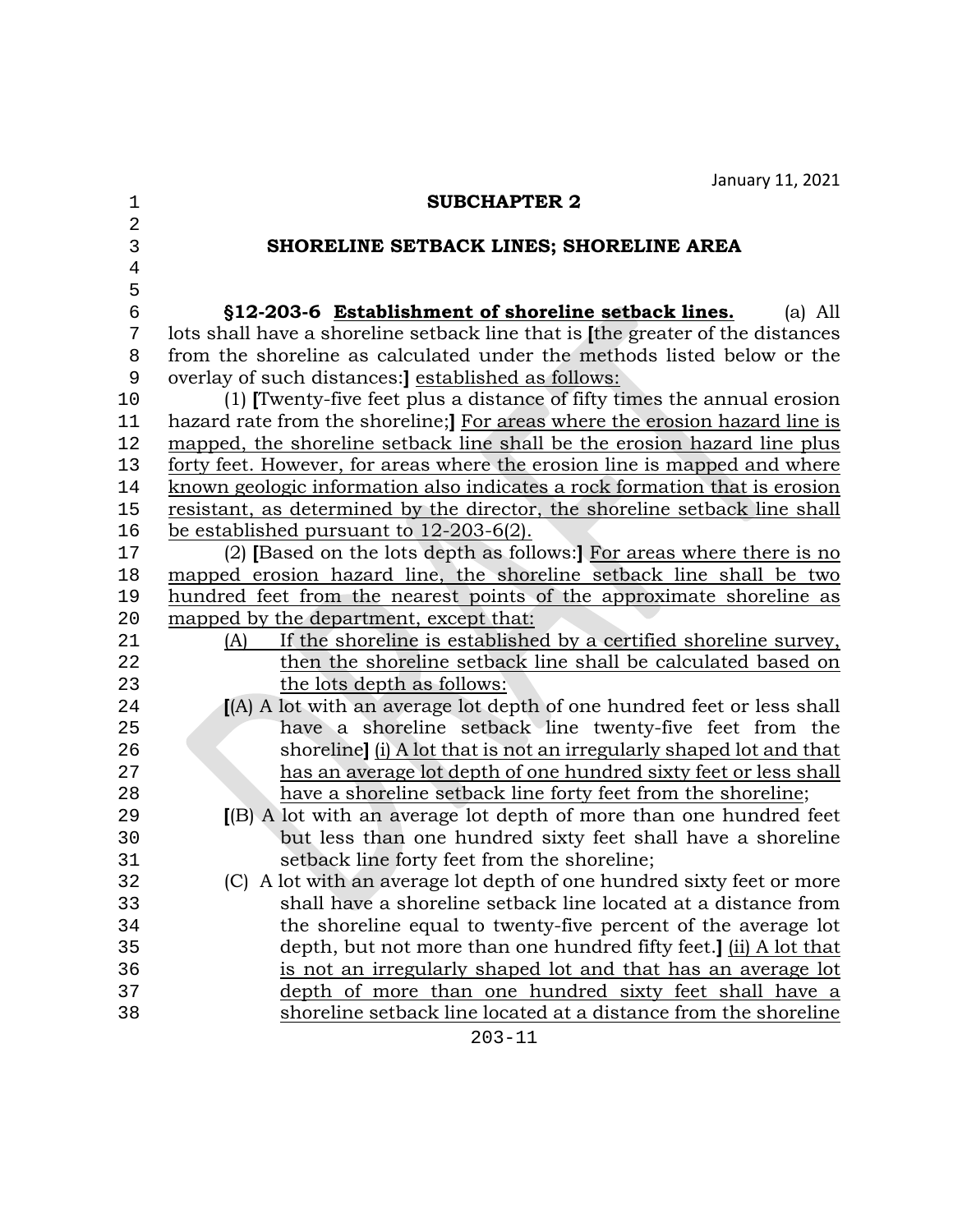|                | Jaliual y II, ZUZI                                                            |
|----------------|-------------------------------------------------------------------------------|
| 1              | equal to twenty-five percent of the average lot depth, but not                |
| $\overline{a}$ | more than one hundred fifty feet;                                             |
| 3              | [(3)] (iii) For irregularly shaped lots, for where cliffs, bluffs, or other   |
| $\overline{4}$ | topographic features inhibit the safe measurement of                          |
| 5              | boundaries and/or the shoreline, the shoreline setback line                   |
| $\epsilon$     | will be lequivalent to the greater of forty feet or twenty-five               |
| 7              | percent of the lot's depth [as determined by the director]                    |
| 8              | between its front lot line and rear lot lines as measured                     |
| 9              | perpendicularly from the shoreline, to a maximum of one                       |
| 10             | hundred fifty feet from the shoreline.                                        |
| 11             | In areas where the safe conduct of a certified shoreline survey<br>(B)        |
| 12             | would be inhibited by cliffs, bluffs, or other topographic                    |
| 13             | features and that the shoreline is fixed by such features, the                |
| 14             | shoreline setback shall be forty feet as measured from the top                |
| 15             | of a cliff or bluff, all as determined by the director                        |
| 16             | In areas where the safe conduct of a certified shoreline survey<br>(C)        |
| 17             | would be inhibited by cliffs, bluffs, or other topographic                    |
| 18             | features and that the shoreline is not fixed by such features,                |
| 19             | the shoreline setback shall be the greater of forty feet or                   |
| 20             | twenty-five percent of the lot's lot depth between its front lot              |
| 21             | line and rear lot lines as measured perpendicularly from the                  |
| 22             | shoreline, to a maximum of one hundred fifty feet from the                    |
| 23             | approximate shoreline as mapped by the department.                            |
| 24             | (b) Notwithstanding any provision of this section to the contrary, any        |
| 25             | structures and activities not otherwise allowed under these rules may be      |
| 26             | built and carried out within [a lot shall have a shoreline setback line at a  |
| 27             | distance from the shoreline that provides for the a lot's minimum             |
| 28             | buildable depth; provided that, in no case shall [the shoreline setback line] |
| 29             | such structures and activities be located less than [twenty-five] forty feet  |
| 30             | from the shoreline. The owner of a lot for which development is approved      |
| 31             | relying upon the minimum buildable depth shall, prior to construction,        |
| 32             | record with the Bureau of Conveyances and encumber the property with a        |
| 33             | unilateral agreement to not seek protection with shoreline hardening, and     |
| 34             | to recognize that the risks of building within the minimum buildable depth    |
| 35             | may require mitigation such as elevating structures.                          |
| 36             | (c) Prior to commencement of grubbing, grading, or construction               |
| 37             | activities, the shoreline setback line shall be identified on the ground and  |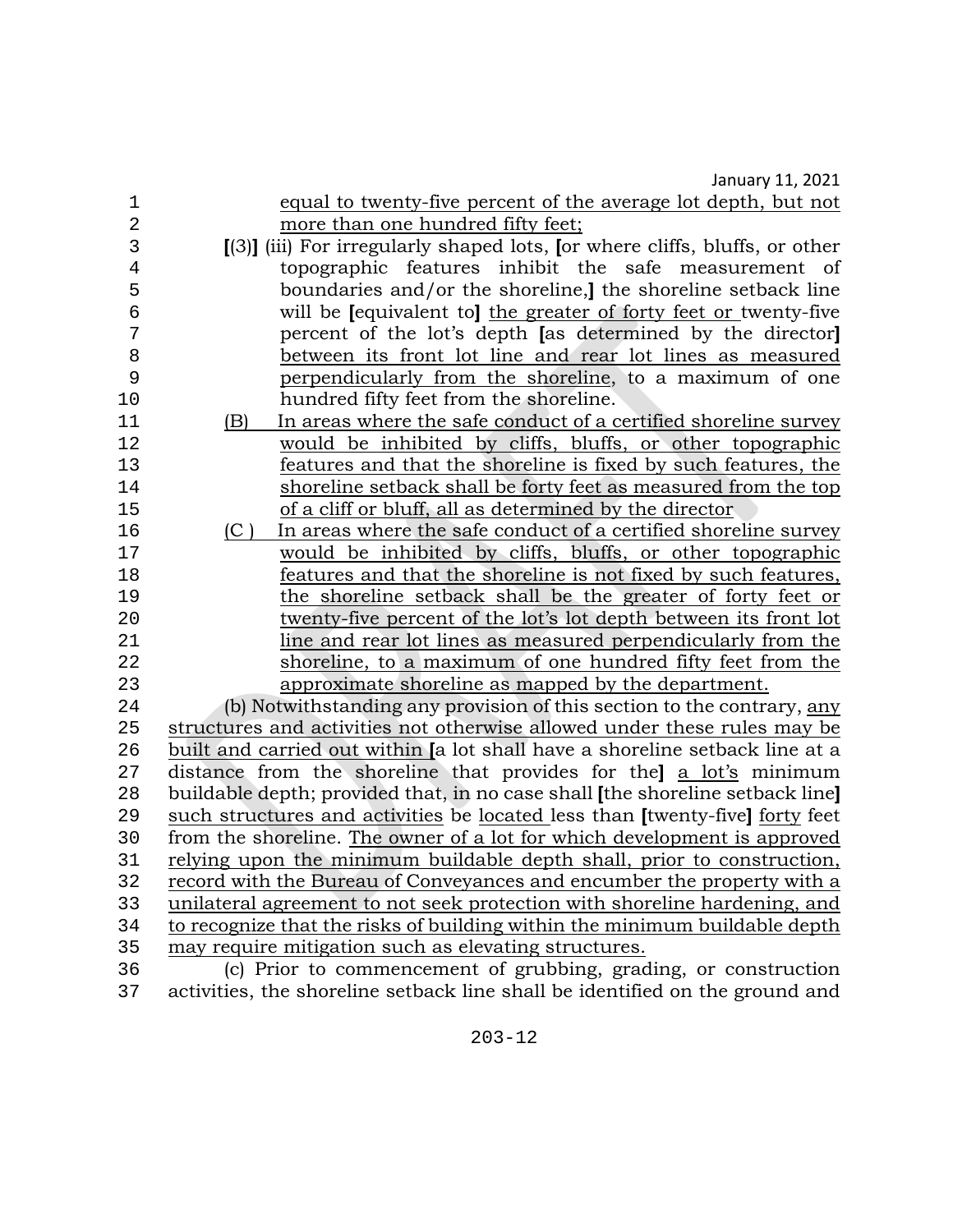1 posted with markers, posts, or other appropriate reference marks by a<br>2 survevor licensed in the State of Hawaii. 2 surveyor licensed in the State of Hawaii.<br>3 (d) Applications submitted within

3 (d) Applications submitted within six months of the adoption of the amendments to this section shall be subject to this section, or the 4 amendments to this section shall be subject to this section, or the applicant may choose to be subject to the provisions in effect prior to the 5 applicant may choose to be subject to the provisions in effect prior to the adoption of these amendments. adoption of these amendments.

7 8 '**12-203-7 Request for [a shoreline setback determination or an**  9 **annual erosion hazard rate amendment.] an amendment to a**  10 **shoreline setback line established by the erosion hazard line or the**  11 **approximate shoreline mapped by the department.** (a) A request for**[**a 12 shoreline setback determination or an annual erosion hazard rate<br>13 amendmentlan amendment to a shoreline setback line established by the 13 amendment**]** an amendment to a shoreline setback line established by the erosion hazard line or the approximate shoreline mapped by the 14 erosion hazard line or the approximate shoreline mapped by the department shall be submitted to the department on a form prescribed by 15 department shall be submitted to the department on a form prescribed by<br>16 the director and shall be accompanied by applicable information to assist 16 the director and shall be accompanied by applicable information to assist<br>17 in the Idetermination. I consideration of the request, which could include 17 in the**[**determination**,]** consideration of the request, which could include 18 **[**but not be limited to**]** a certified shoreline survey; construction plans, if 19 any; existing and finish contours; photographs of the shoreline **[**setback**]** 20 area; written **[**reasons**]** justification addressing compliance with the 21 criteria set forth in these rules; and analysis of coastal erosion and <br>22 shoreline processes. The director shall approve, approve with conditions. 22 shoreline processes. The director shall approve, approve with conditions,<br>23 or deny a request for a shoreline setback [determination] line amendment 23 or deny a request for a shoreline setback **[**determination**]** line amendment 24 in accordance with **[**the criteria set forth in**]** these rules. The director shall 25 transmit any request for **[**an annual erosion hazard rate**]** a shoreline 26 setback line amendment with all relevant information to appropriate<br>27 agencies for review and comment. Upon consultation with various 27 agencies for review and comment.<br>28 agencies, the director shall approve or 28 agencies, the director shall approve or approve with conditions, a request<br>29 for lan annual erosion hazard ratel a shoreline setback line amendment if 29 for **[**an annual erosion hazard rate**]** a shoreline setback line amendment if 30 the director finds that based on clear and convincing evidence the best<br>31 parcel-specific lestimate of historical shoreline change differs from the 31 parcel-specific **[**estimate of historical shoreline change differs from the 32 established rate.**]** setback differs from the setback established by the 33 erosion hazard line. The director shall take action on any application for<br>34 **Janualie and any constant on the se** shoreline setback line amendment 34 **[**an annual erosion hazard rate**]** a shoreline setback line amendment 35 within thirty days from the date final agency comments are received and the application is deemed complete by the director. 36 the application is deemed complete by the director.<br>37 (b) The director shall notify the commission

37 (b) The director shall notify the commission, at the commission's<br>38 next regularly scheduled meeting, of any lapplication for, orl issuance of J. 38 next regularly scheduled meeting, of any **[**application for, or**]** issuance of**[**,**]**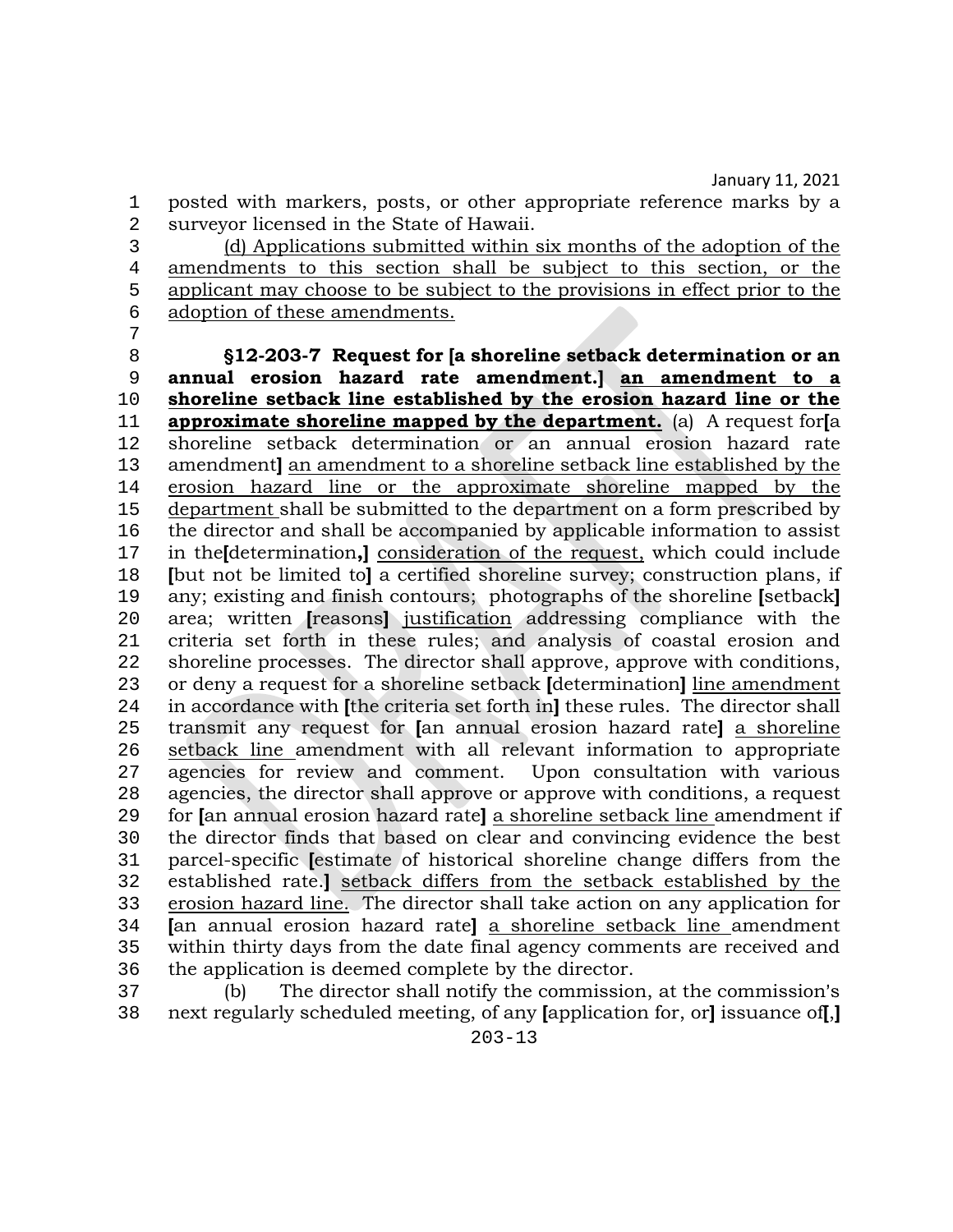1 a shoreline setback **[**determination or annual erosion hazard 2 rate**]**amendment, receipt of which shall be acknowledged by the 3 commission. Such notification shall include **[**, but not be limited to,**]** the 4 name of each applicant, the location and purpose of the development, if<br>5 any, and the shoreline setbackIdetermination.lline amendment. [Eff 5 any, and the shoreline setback**[**determination.<u>]line amendment.</u><br>6 11/27/03 (Auth: HRS §§205A-2, 205A-43.6, 205A-45: Maui Co 6 11/27/03] (Auth: HRS §§205A-2, 205A-43.6, 205A-45; Maui County<br>7 Charter §§8-8.4, 13-2(15)) (Imp: HRS §§205A-2, 205A-45) Charter §§8-8.4, 13-2(15)) (Imp: HRS §§205A-2, 205A-45)

8<br>9 **§12-203-8 Determination of the shoreline.**[(a)] The shoreline 10 shall be established and certified in accordance with the procedures<br>11 prescribed by the board of land and natural resources: provided that, no 11 prescribed by the board of land and natural resources; provided that, no<br>12 determination of a shoreline shall be valid for a period longer than the 12 determination of a shoreline shall be valid for a period longer than the<br>13 duration established by the board of land and natural resources, except 13 duration established by the board of land and natural resources, except 14 for those portions of the shoreline which are fixed by Iman-madel 14 for those portions of the shoreline which are fixed by **[**man-made**]**  15 constructed structures, which have been approved by appropriate<br>16 government agencies, and for which engineering drawings exist to locate 16 government agencies, and for which engineering drawings exist to locate<br>17 the interface between the shoreline and the structure. [Eff 11/27/03] 17 the interface between the shoreline and the structure. [Eff 11/27/03]<br>18 (Auth: HRS §205A-42: Maui County Charter §§8-8.4, 13-2(15)) (Imp: HRS 18 (Auth: HRS §205A-42; Maui County Charter §§8-8.4, 13-2(15)) (Imp: HRS<br>19 §§205A-42, 205A-43, 205A-43.6, 205A-45) SS205A-42, 205A-43, 205A-43.6, 205A-45)

 $\frac{20}{21}$ 

21 **S12-203-9 Site plans.** Unless otherwise required by the director,<br>22 all site plans showing the location of the shoreline and shoreline setback 22 all site plans showing the location of the shoreline and shoreline setback<br>23 line of a lot shall: 23 line of a lot shall:<br>24 (1) Be dr

24 (1) Be drawn to the scale of  $1" = 20'0"$ ;<br>25 (2) Show the shoreline and existing of Show the shoreline and existing conditions along properties 26 immediately adjacent to the subject lot;<br>27 (3) Show contours at a minimu

27 (3) Show contours at a minimum interval of two feet; and<br>28 (4) Show all natural and Iman-madel constructed features 28 (4) Show all natural and **[**man-made**]** constructed features in the 29 subject area. [Eff 11/27/03] (Auth: HRS \$\$205A-2, 205A-43.6, 205A-45;<br>20 Maui County Charter \$\$8-8.4, 13-2(15)) (Imp: HRS \$\$205A-43.6, 205A-45) Maui County Charter \\$88-8.4, 13-2(15)) (Imp: HRS \\$\$205A-43.6, 205A-45) 31<br>32

32 '**12-203-10 Structures and activities subject to these rules; exceptions.** All structures and activities located or proposed to be located within the shoreline area shall be subject to these rules and conform to within the shoreline area shall be subject to these rules and conform to 35 the requirements of this chapter. <u>Other than the following exceptions,</u><br>36 Thel the requirements of this chapter shall not abrogate the requirements 36 [The] the requirements of this chapter shall not abrogate the requirements of any other applicable statutes, codes, ordinances, rules and regulations, 37 of any other applicable statutes, codes, ordinances, rules and regulations,<br>38 or other law. Construction immediately inland of the shoreline area shall or other law. Construction immediately inland of the shoreline area shall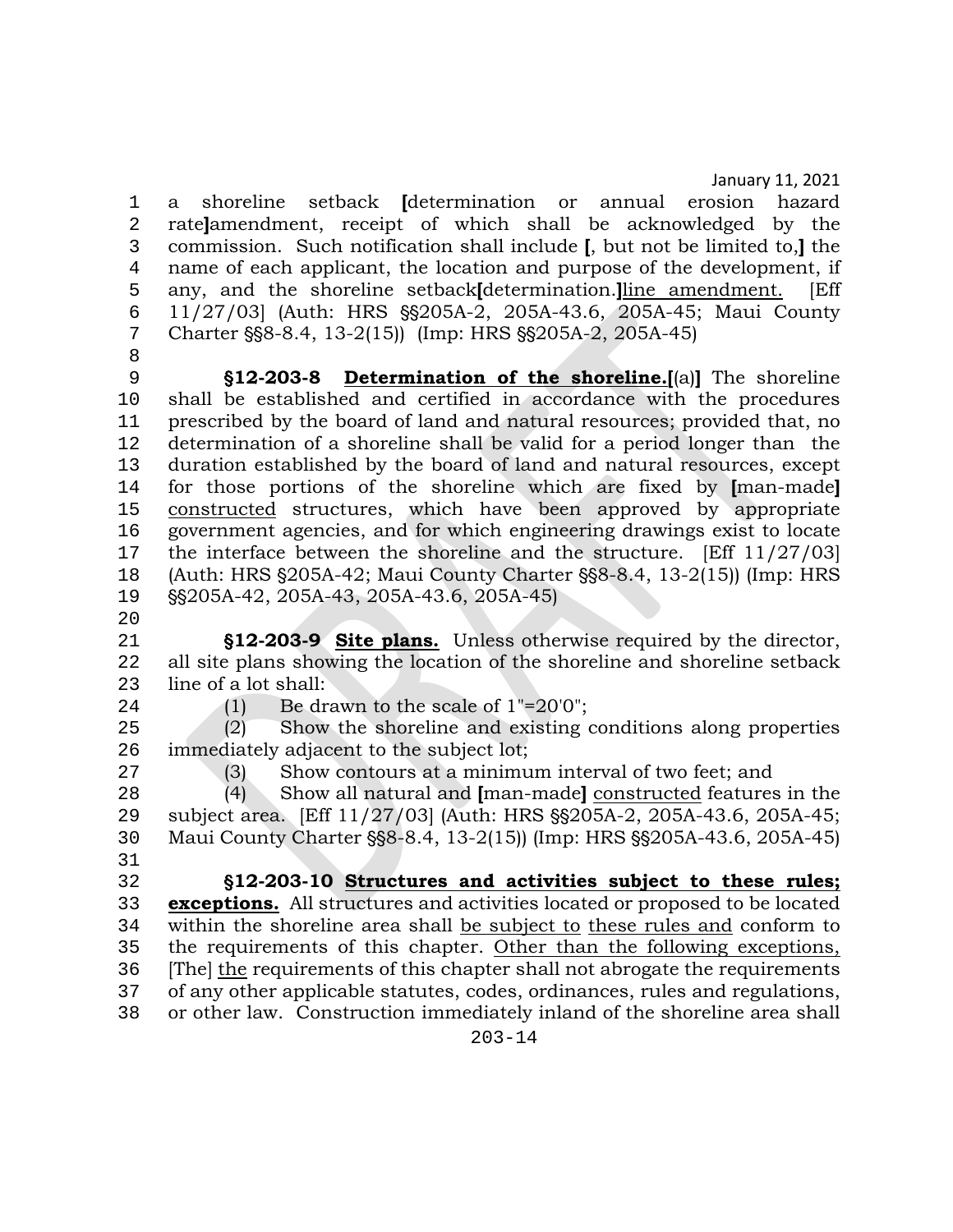1 also be subject to these rules until a certified and confirmed survey map,<br>2 prepared in accordance with the provisions of section 12-203-8 herein, is 2 prepared in accordance with the provisions of section 12-203-8 herein, is filed with the department.

3 filed with the department.<br>4 The following action

4 The following actions are not subject to these rules and do not require a shoreline approval: 5 require a shoreline approval:<br>6 (a) Transfer of land

6 (a) Transfer of land title; creation or termination of easements,<br>7 covenants, or other rights in structure or land; 7 covenants, or other rights in structure or land;<br>8 (b) Normal and customary agricult

8 (b) Normal and customary agricultural activities on land<br>9 currently or historically used for such activities, provided that appropriate 9 currently or historically used for such activities, provided that appropriate 10 best management practices to control or minimize pesticide and sediment<br>11 runoff are implemented to minimize impacts to nearshore waters: 11 runoff are implemented to minimize impacts to nearshore waters;<br>12 (c) Changes in uses or operations, including changes b

12 (c) Changes in uses or operations, including changes between<br>13 short-term and long-term occupancy of dwelling units and various uses of 13 short-term and long-term occupancy of dwelling units and various uses of beach parks that are under county or state jurisdiction, that do not 14 beach parks that are under county or state jurisdiction, that do not increase the density or intensity of use as determined by the director. 15 <u>increase the density or intensity of use as determined by the director.</u><br>16 Increases in the density or intensity of use can be demonstrated by 16 Increases in the density or intensity of use can be demonstrated by<br>17 increased off-street parking requirements pursuant to Title 19. Maui 17 <u>increased off-street parking requirements pursuant to Title 19, Maui</u><br>18 County Code or increased storage needs: 18 County Code or increased storage needs;<br>19 (d) Archaeological, geophysical,

19 (d) Archaeological, geophysical, percolation, engineering, soils,<br>20 and other scientific testing conducted by a licensed archaeological or 20 and other scientific testing conducted by a licensed archaeological or scientific professional involving temporary excavation limited to the 21 scientific professional involving temporary excavation limited to the minimum extent determined necessary and appropriate or as approved by 22 minimum extent determined necessary and appropriate or as approved by<br>23 the State Historic Preservation Division, and employing best management the State Historic Preservation Division, and employing best management 24 <u>practices protective of the environment and natural and cultural</u><br>25 resources: resources;

26 (e) Nonstructural interior maintenance, repairs, and renovations<br>27 to existing, lawfully established structures that involve no expansion, no 27 to existing, lawfully established structures that involve no expansion, no<br>28 ground disturbance, and do not increase the density or intensity of use, 28 ground disturbance, and do not increase the density or intensity of use,<br>29 such as paint, floors, carpets, cabinets, and interior walls and doors, 29 such as paint, floors, carpets, cabinets, and interior walls and doors,<br>20 limited to a cumulative valuation of less than \$500,000 in any 12-month 30 limited to a cumulative valuation of less than \$500,000 in any 12-month<br>31 period for a single ownership on a single lot or set of lots composing a 31 period for a single ownership on a single lot or set of lots composing a<br>32 unified building site. Increases in the density or intensity of use can be 32 unified building site. Increases in the density or intensity of use can be<br>33 demonstrated by increased off-street parking requirements pursuant to 33 demonstrated by increased off-street parking requirements pursuant to<br>34 Title 19, Maui County Code, increased storage needs, or other effects as Title 19, Maui County Code, increased storage needs, or other effects as 35 determined by the director;<br>36 (f) Nonstructural of

36 (f) Nonstructural exterior maintenance, repairs and renovations<br>37 to existing, lawfully established structures that involve no ground 37 to existing, lawfully established structures that involve no ground<br>38 disturbance, such as doors, windows, shutters, siding, roof repairs or disturbance, such as doors, windows, shutters, siding, roof repairs or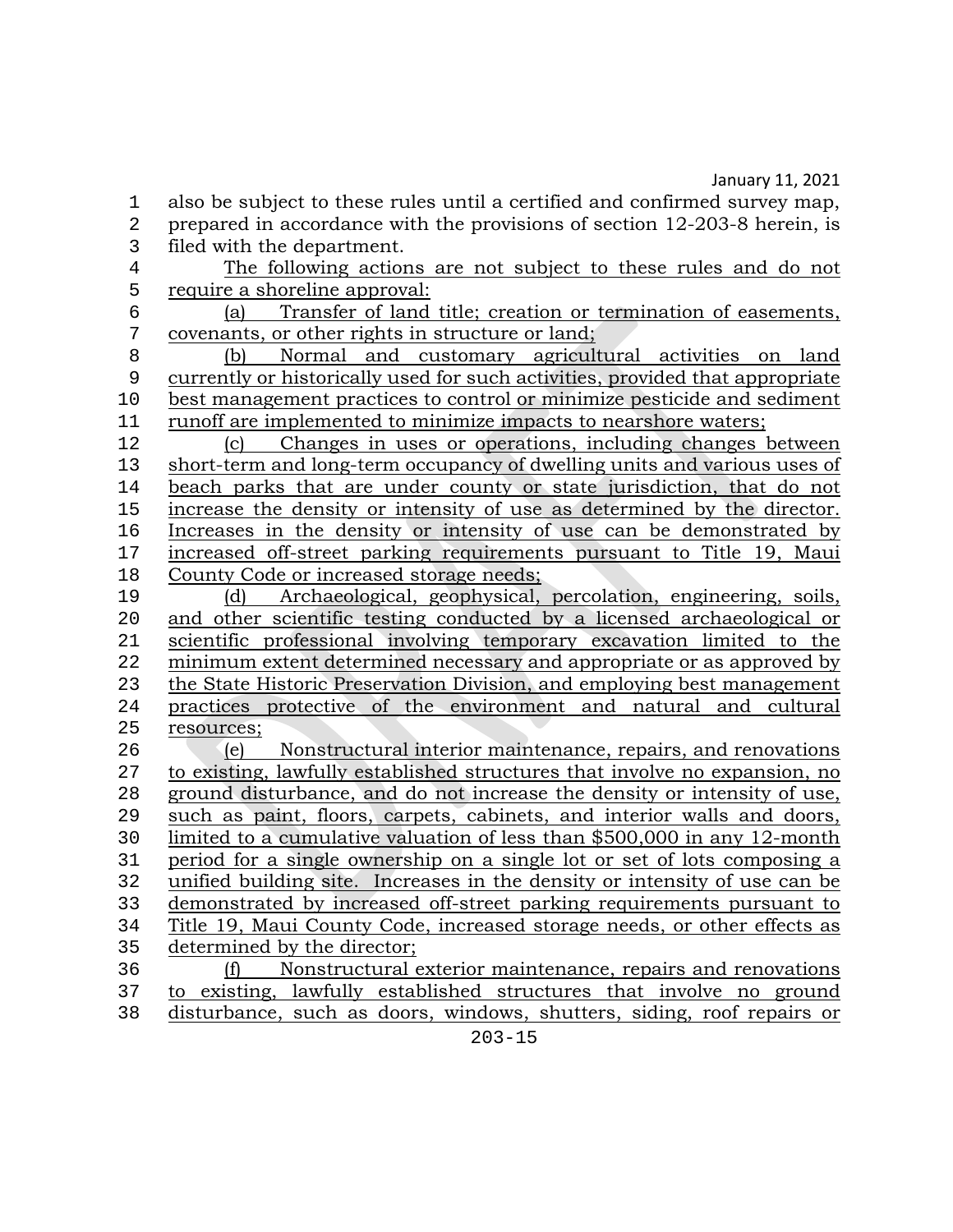1 replacement and, for structures erected in 1981 or after, to protect against<br>2 impacts from lead-based paint, painting with related preparatory work, impacts from lead-based paint, painting with related preparatory work, 3 limited to a cumulative valuation of less than \$500,000 in any 12-month<br>4 period for a single ownership on a single lot or set of lots composing a 4 period for a single ownership on a single lot or set of lots composing a<br>5 unified building site:  $\frac{1}{6}$  unified building site;

6 (g) Operation and maintenance activities for existing public<br>7 roadways and drainage systems, subject to approval by the applicable 7 roadways and drainage systems, subject to approval by the applicable 8 state or county agency, such as vegetation management activities,<br>9 including tree trimming and cutting and vegetation removal, and clearing 9 including tree trimming and cutting and vegetation removal, and clearing 10 <u>obstructions including beach sand accumulations that block publicly-</u><br>11 owned drainage ways, provided that beach sand is placed on adiacent 11 owned drainage ways, provided that beach sand is placed on adjacent<br>12 beaches or dunes, and the obstruction consists solely of beach sand that 12 beaches or dunes, and the obstruction consists solely of beach sand that<br>13 is removed to the minimum volume and depth necessary to allow for 13 is removed to the minimum volume and depth necessary to allow for passage of flood waters. 14 passage of flood waters.<br>15 (h) With the ap

15 (h) With the application of best management practices to protect the marine and land environment, emergency protection of Department of 16 the marine and land environment, emergency protection of Department of Environmental Management was tewater infrastructure or Department of 17 Environmental Management wastewater infrastructure or Department of Water Supply infrastructure at imminent risk of failure which would 18 Water Supply infrastructure at imminent risk of failure which would<br>19 substantially affect public health or safety, including significant water 19 substantially affect public health or safety, including significant water<br>20 loss, or contamination of surface water, land, or water supply. loss, or contamination of surface water, land, or water supply.

 $\frac{21}{22}$ 

22 '**12-203-11 Prohibited activities within the shoreline area.** The 23 mining or taking of sand, dead coral or coral rubble, rocks, soil, or other<br>24 beach or marine deposits from the shoreline area is prohibited with the 24 beach or marine deposits from the shoreline area is prohibited with the following exceptions: 25 following exceptions:<br>26 (1) Where the

26 (1) Where the mining or taking is authorized by a variance<br>27 pursuant to these rules: or 27 pursuant to these rules; or 28 (2) The clearing of

28 (2) The clearing of these materials from existing drainage pipes<br>29 and canals and from the mouths of streams including clearing for the 29 and canals and from the mouths of streams including clearing for the<br>20 purposes under HRS section 46-11.5; provided that, the sand is removed 30 purposes under HRS section 46-11.5; provided that, the sand is removed<br>31 to the minimum volume and depth necessary to allow for passage of flood 31 to the minimum volume and depth necessary to allow for passage of flood<br>32 waters and shall be placed on adiacent areas unless such placement would 32 waters and shall be placed on adjacent areas unless such placement would<br>33 result in significant turbidity or would otherwise be detrimental to the 33 result in significant turbidity or would otherwise be detrimental to the shoreline environment; or

 (3) The cleaning of the shoreline area for state or county 36 maintenance purposes, including the clearing of seaweed, limu, and debris<br>37 under HRS section 46-12; provided that, the sand removed shall be placed under HRS section 46-12; provided that, the sand removed shall be placed on adjacent areas unless the placement would result in significant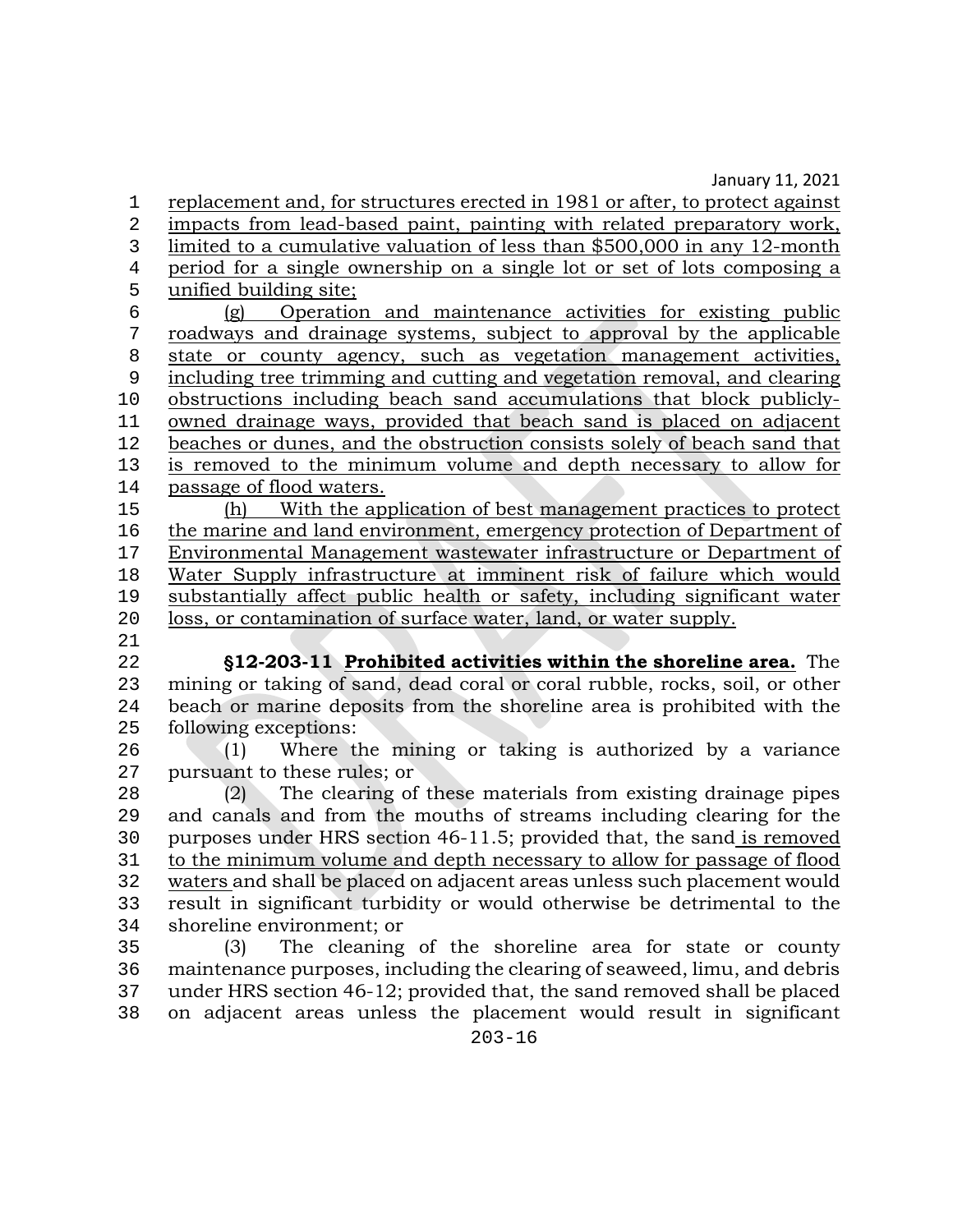1 turbidity or would otherwise be detrimental to the shoreline environment.<br>2 [Eff 11/27/03] (Auth: HRS §§205A-2, 205A-43.6, 205A-45; Maui County 2 [Eff 11/27/03] (Auth: HRS §§205A-2, 205A-43.6, 205A-45; Maui County<br>3 Charter §§8-8.4, 13-2(15)) (Imp: HRS §§46-11.5, 46-12, 205A-43.6, 205A-3 Charter §§8-8.4, 13-2(15)) (Imp: HRS §§46-11.5, 46-12, 205A-43.6, 205A-4<br>4 44. 205A-45) 44, 205A-45) 5<br>6 6 '**12-203-12 Permitted structures and activities within the**  7 **shoreline [setback]area.**(a) The following structures and activities 8 **[**are**]**may be permitted in the shoreline **[**setback**]** area subject to the application and approval procedures pursuant to section 12-203-13:<br>(1) Existing lawful nonconforming [structures/activities.] 10 (1) Existing <u>lawful nonconforming</u> 11 structures or activities.<br>12 (2) A structure or activity the 12 (2) A structure or activity that received a shoreline variance or administrative approval from the director prior to the adoption 13 administrative approval from the director prior to the adoption<br>14 of these rules provided L Saidl the variance/approval Ibel 14 of these rules provided **[**. Said**]** the variance/approval **[**be**]**  15 remains valid.<br>16 (3) A structure or 16 (3) A structure or activity that is necessary for, or ancillary to,<br>17 continuation of agriculture or aquaculture existing in the 17 continuation of agriculture or aquaculture existing in the<br>18 shoreline Isetbacklarea on June 16, 1989 18 shoreline **[setback]** area on June 16, 1989.<br>19 (4) A structure or activity that consists of ma A structure or activity that consists of maintenance, repair, 20 reconstruction, and minor additions or alterations of legal<br>21 boating, maritime, or water sports recreational facilities. 21 boating, maritime, or water sports recreational facilities,<br>22 **I**which are publically owned. I and Hawaiian fishponds, and 22 **[**which are publically owned,**]** and Hawaiian fishponds, and 23 **[**which result**]** that results in no interference with natural 24 beach processes; provided that the permitted structure may<br>25 be repaired, but shall not be enlarged within the shoreline 25 be repaired, but shall not be enlarged within the shoreline<br>26 **Section** Section of the shore is the shore in the shore in the shore in the shore in the shore in the shore in the shore in the shore in the shore in the s 26 **[**setback**]** area without a variance.<br>27 **6 h** A structure, excluding those define 27 (5) A structure, excluding those defined as lawful nonconforming,<br>28 that received a written government approval and is the subject that received a written government approval and is the subject 29 of repairs, provided that:<br>
(A) The repairs are v The repairs are valued by a licensed professional 31 engineer or architect at less than 50**[**fifty**]** percent of the current replacement cost of the structure; (B) The repairs do not enlarge or expand the structure, nor intensify the structure's use; and<br>(C) The repairs are permitted by the The repairs are permitted by the building code, flood hazard regulations, and special management area law.<br>6) Repairs to a lawful nonconforming structure in a manner that Repairs to a lawful nonconforming structure in a manner that 38 is proportional and directly related to **[**damaged**]** damage by OPTION A: restrictive – no structures can rebuild if damaged by coastal hazards

Most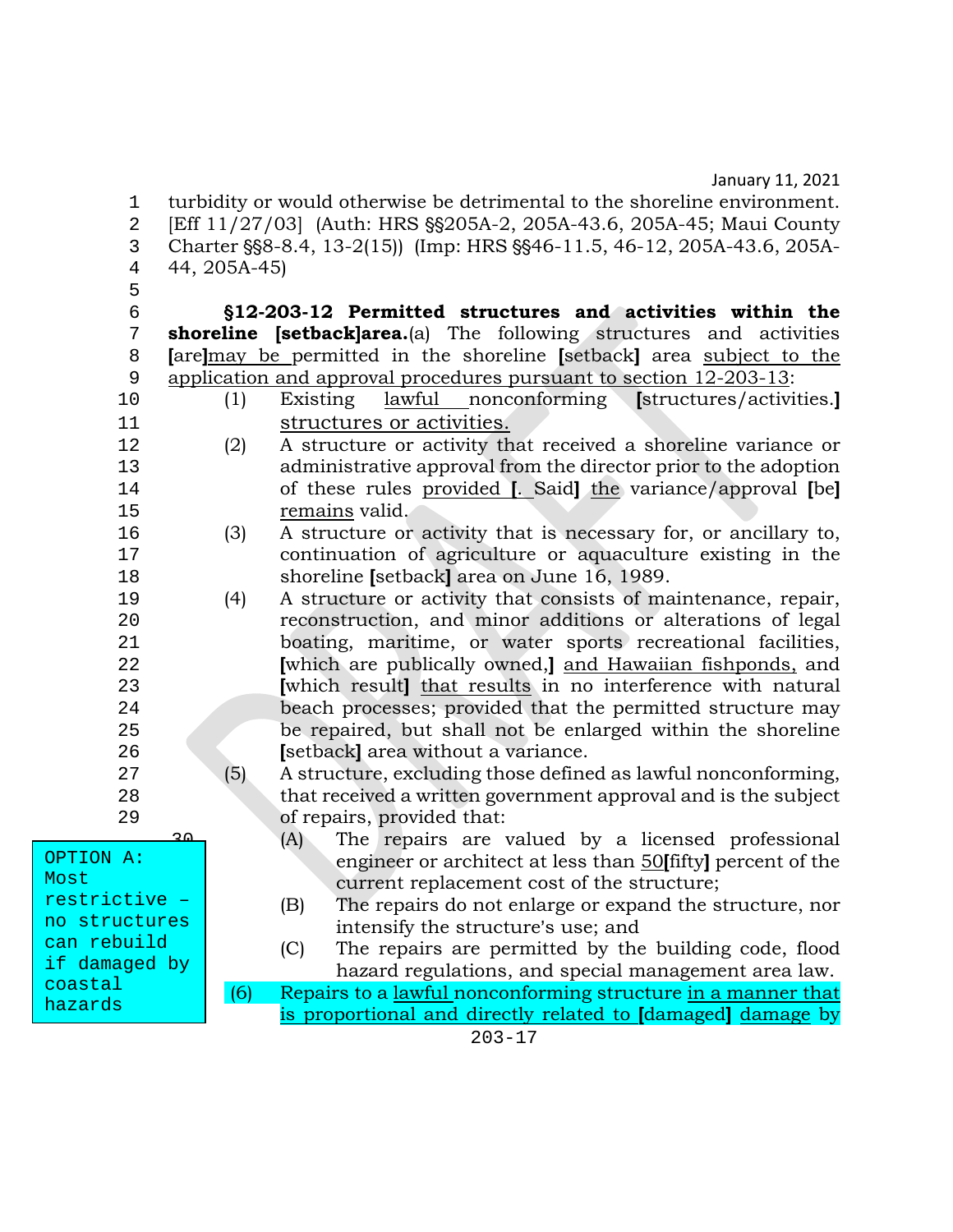|                 |       | January 11, 2021                                                          |
|-----------------|-------|---------------------------------------------------------------------------|
|                 |       | fire, insects, accidental means, or other calamity, provided              |
| OPTION B:       | that: |                                                                           |
| structures      | (A)   | The structure was not damaged by coastal hazards;                         |
| in new          | (6)   | Repairs to or partial reconstruction of a lawful nonconforming            |
| setbacks can    |       | structure in a manner that is proportional and directly related           |
| rebuild if      |       | to [damaged] damage by fire, insects, natural disaster, coastal           |
| damaged by      |       | hazards, accidental means, or other calamity, provided that:              |
| coastal         | (A)   | The structure was outside the shoreline area when it                      |
| hazards up      |       | received a building permit and was not damaged by                         |
| to 50% of       |       | coastal hazards beyond 50 percent of its replacement                      |
| building        |       | value, or the structure was inside the shoreline area                     |
| value           |       | when it received a building permit and was not damaged                    |
| 13              |       | by coastal hazards.                                                       |
| OPTION C:       | (6)   | complete reconstruction<br>Repairs<br>lawful<br>$\sigma$<br>to<br>a<br>or |
| Most            |       | nonconforming structure in a manner that is proportional and              |
| permissive -    |       | directly related to [damaged] damage by fire, insects, natural            |
| structures      |       | disaster, coastal hazards, accidental means, or other                     |
| in new          |       | calamity, provided that:                                                  |
| setbacks can    | (A)   | The structure was outside the shoreline area when it                      |
| rebuild if      |       | received a building permit, or the structure was inside                   |
| damaged by      |       | the shoreline area when it received a building permit                     |
| coastal         |       | and was not damaged by coastal hazards.                                   |
| hazards         | (B)   | The repairs or complete reconstruction shall not enlarge                  |
| 24              |       | or expand the structure, nor intensify the structure's                    |
| 25              |       | use, in a way that increases its nonconformity;                           |
| 26              | (C)   | The repairs or complete reconstruction shall also be                      |
| 27              |       | permitted by the building code, flood hazard                              |
| 28              |       | regulations, and special management area law; [and]                       |
| 29              | (D)   | The repairs or complete reconstruction shall be started                   |
| 30              |       | within two years from the date of the damage;                             |
| These           | (E)   | The repairs or complete reconstruction shall have the                     |
| existing and    |       | same or a smaller footprint, shall be in the same                         |
| new criteria    |       | location or be located mauka or be in an area less                        |
| should apply,   |       | vulnerable to coastal hazards; alternatively, the repairs                 |
| regardless of   |       | or complete reconstruction shall be conforming; and                       |
| option chosen   | (F)   | The owner shall, prior to repairs beyond 50 percent of a                  |
| $\overline{37}$ |       | structure's<br>replacement<br>value<br><sub>or</sub><br>complete          |
| 38              |       | reconstruction, record with the Bureau of Conveyances                     |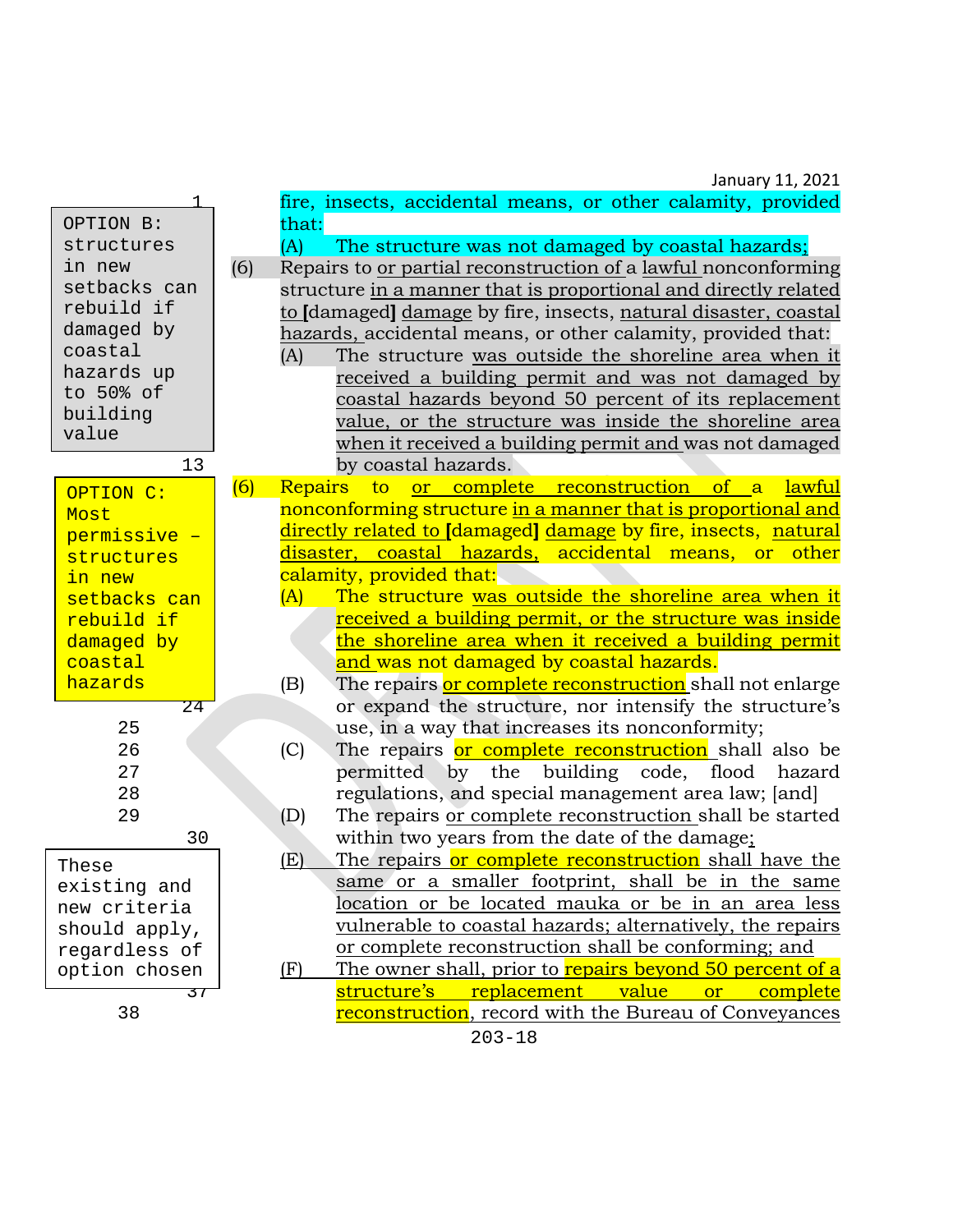| $\mathbf 1$    |      | and encumber the property with a unilateral agreement           |
|----------------|------|-----------------------------------------------------------------|
| $\overline{2}$ |      | to not seek protection with shoreline hardening;                |
| 3              |      | (G)<br>Lawfully constructed shoreline hardening structures      |
| $\overline{4}$ |      | that are deemed by the director to be critical to               |
| 5              |      | protecting a habitable structure or public infrastructure       |
| 6              |      | may be repaired or maintained up to 50 percent of its           |
| 7              |      | replacement value; otherwise, the structure shall not be        |
| 8              |      | repaired and shall be demolished and removed. The               |
| 9              |      | applicant shall provide a professionally certified              |
| 10             |      | construction estimate to demonstrate the replacement            |
| 11             |      | value of the structure, along with its size<br>and              |
| 12             |      | dimensions, and documentation or evidence of the                |
| 13             |      | structure being lawfully nonconforming. The repairs or          |
| 14             |      | maintenance shall not substantially exceed the size,            |
| 15             |      | height or density of the original structure as determined       |
| 16             |      | by the director.                                                |
| 17             | (7)  | Qualified demolition.                                           |
| 18             | (8)  | [Beach nourishment/dune restoration] Beach-nourishment,         |
| 19             |      | dune-restoration or sand-pushing projects approved by all       |
| 20             |      | applicable governmental agencies.                               |
| 21             | (9)  | A structure or activity that has been determined by the         |
| 22             |      | director to be a minor structure or minor activity within the   |
| 23             |      | shoreline [setback] area [which] that does not adversely affect |
| 24             |      | beach processes, does not artificially fix the shoreline, and   |
| 25             |      | does not interfere with public access or public views to and    |
| 26             |      | along the shoreline and which meets the purpose of this         |
| 27             |      | chapter, HRS chapter 205A, as amended, and chapter 19.62,       |
| 28             |      | Maui County Code, relating to coastal high hazard districts.]   |
| 29             |      | the building code, flood hazard regulations, and special        |
| 30             |      | management area requirements.                                   |
| 31             | (10) | Emergency protection of an imminently threatened legally        |
| 32             |      | habitable structure, or infrastructure at imminent risk of      |
| 33             |      | failure which would substantially affect public health or       |
| 34             |      | safety, provided that:                                          |
| 35             |      | The protection is temporary and is removed within one<br>(A)    |
| 36             |      | hundred eighty calendar (180) days of installation;             |
| 37             |      | The protection receives approval in accordance with<br>(B)      |
| 38             |      | section 12-202-16, special management are rules of the          |
|                |      |                                                                 |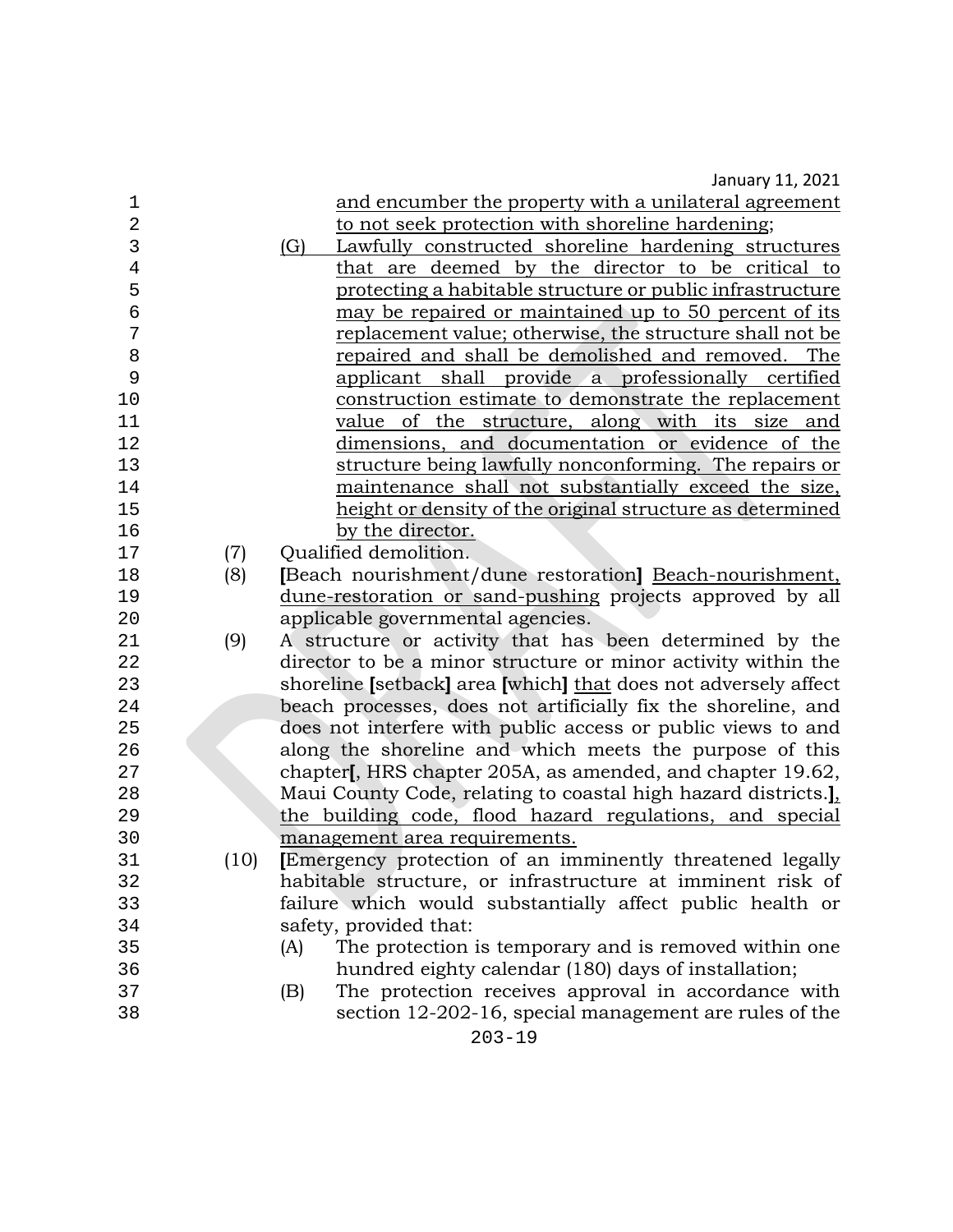| $\mathbf 1$    |      | Maui planning commission; and                                      |
|----------------|------|--------------------------------------------------------------------|
| $\overline{2}$ |      | Given the significance of the emergency, the protection<br>(C)     |
| 3              |      | is the best management alternative in relation to beach,           |
| 4              |      | shoreline, and coastal resource conservation.]                     |
| 5              |      | Activities that have received a special management area            |
| 6              |      | emergency permit pursuant to section 12-202-16 of the              |
| 7              |      | special management area rules for the Maui planning                |
| 8              |      | commission.                                                        |
| 9              | (11) | Nonstructural single-story enclosures of existing, lawfully        |
| 10             |      | established roofed residential lanais, decks, patios, balconies,   |
| 11             |      | carports or similar structures that are accessory to single-       |
| 12             |      | <u>family dwellings and multi-family dwellings and that are</u>    |
| 13             |      | included in the definition of "floor area" in Title 19 of the Maui |
| 14             |      | County Code.                                                       |
| 15             | (12) | On private property, one temporary event and its signage,          |
| 16             |      | such as a fundraiser, community event, festival, fair, luau,       |
| 17             |      | and family celebration, occurring not more than once in a          |
| 18             |      | thirty-day period, limited to ninety-six hours including setup     |
| 19             |      | and takedown, involving no new ground altering activity, and       |
| 20             |      | having no significant impact on public access to beach and         |
| 21             |      | ocean recreational areas; on public property, such temporary       |
| 22             |      | events and signage under a county or state permitting              |
| 23             |      | authority.                                                         |
| 24             | (13) | Repair, construction, or reconstruction of critical public         |
| 25             |      | infrastructure beyond the activities allowed pursuant to           |
| 26             |      | section 12-203-10.                                                 |
| 27             | (14) | Utility poles, tsunami sirens built to approved standard           |
| 28             |      | specifications, and accessory utility structures along existing    |
| 29             |      | utility corridors.                                                 |
| 30             | (15) | Uses and structures established pursuant to section 12-203-        |
| 31             |      | $6(b)$ .                                                           |
| 32             | (16) | Additions and alterations of structures, or intensification of     |
| 33             |      | use, when the director has determined that they involve only       |
| 34             |      | existing lawful structures and uses to which they are              |
| 35             |      | subordinate and which are protected for their useful life by       |
| 36             |      | being located mauka of public facilities that are protected by     |
| 37             |      | shoreline hardening or natural features not subject to erosion,    |
| 38             |      | or the director determines that alterations will elevate the       |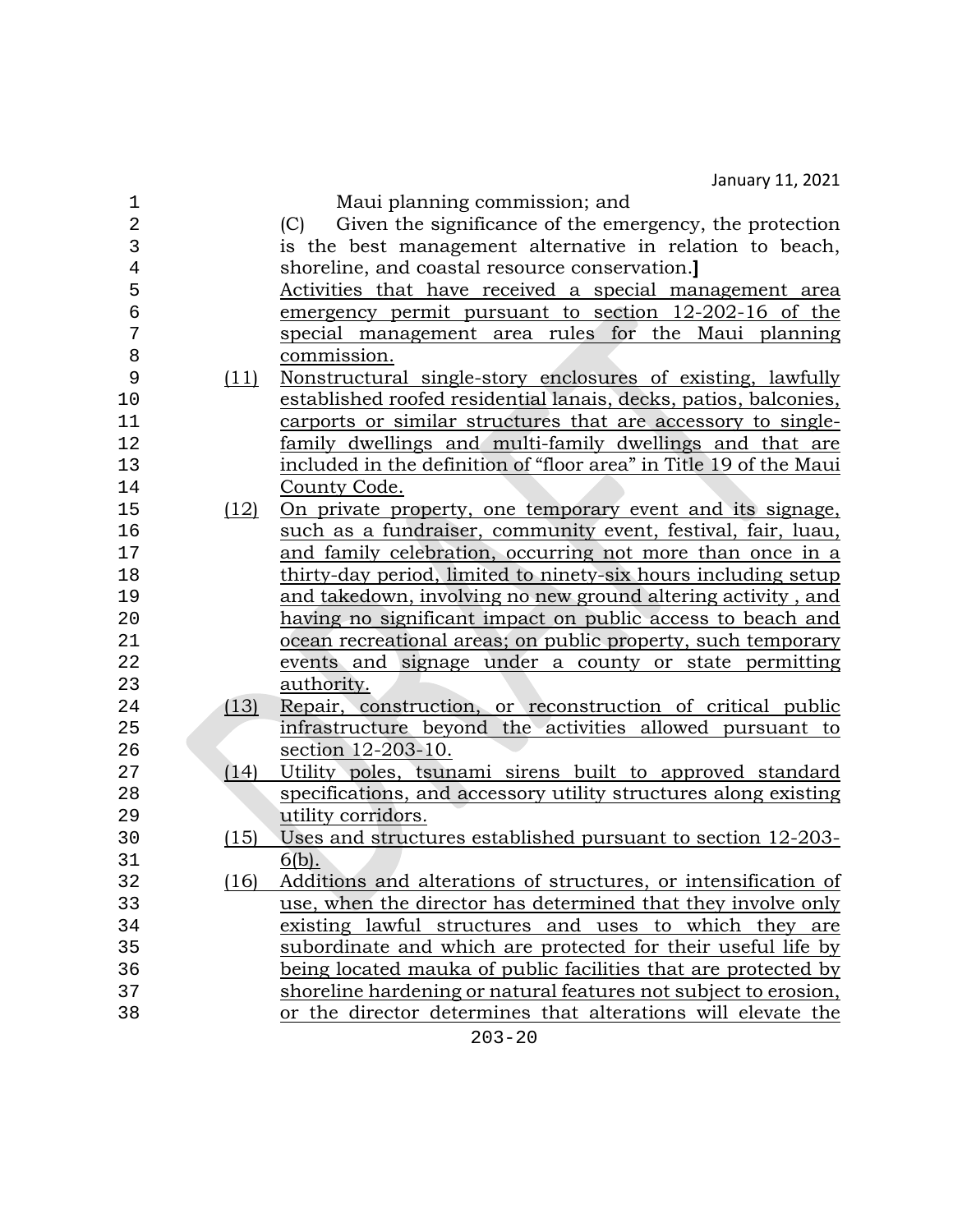| 1              |      | entire structure to be adequately protected for its useful life.   |
|----------------|------|--------------------------------------------------------------------|
| $\overline{2}$ | (17) | For areas protected by beach nourishment, new non-                 |
| 3              |      | habitable structures and uses within forty feet immediately        |
| $\overline{4}$ |      | makai of a lot's minimum buildable depth, that are accessory       |
| 5              |      | to lawful structures and uses and that will be protected for       |
| 6              |      | their useful life by being located mauka of shorelines             |
| 7              |      | protected by beach nourishment, provided that the owner of         |
| 8              |      | the lot shall, prior to construction, record with the Bureau of    |
| 9              |      | Conveyances and encumber the property with a unilateral            |
| 10             |      | agreement to remove such structures and uses when                  |
| 11             |      | threatened by coastal hazards and to not seek protection with      |
| 12             |      | shoreline hardening.                                               |
| 13             | (18) | Structures, such as wooden dune walkovers, that will               |
| 14             |      | enhance either vertical or lateral public shoreline access         |
| 15             |      | provided that they do not adversely affect beach processes,        |
| 16             |      | artificially fix the shoreline, or interfere with public access or |
| 17             |      | public views to and along the shoreline.                           |
| 18             | (19) | Exterior installation on and maintenance, repairs, and             |
| 19             |      | renovations to existing, lawfully established structures that      |
| 20             |      | involve no ground disturbance and that are nonstructural,          |
| 21             |      | such as signage, wireless antennae and other transmission          |
| 22             |      | equipment, satellite dishes, and roof mounted equipment,           |
| 23             |      | such as photovoltaic and solar panels.                             |
| 24             | (20) | Patching, repairs, and resurfacing of existing driveways and       |
| 25             |      | parking lots.                                                      |
| 26             | (21) | When associated with an existing lawful structure, site            |
| 27             |      | improvements, involving limited ground disturbance, such as        |
| 28             |      | installation of turf, shallow landscaping, and irrigation, and     |
| 29             |      | installation of asphalt or concrete slabs and driveways.           |
| 30             | (22) | When associated with an existing lawful structure, site            |
| 31             |      | improvements, involving limited ground disturbance more            |
| 32             |      | than six inches deep such as the installation, removal, or         |
| 33             |      | maintenance of trees and shrubs, utility pedestals, ground         |
| 34             |      | signs, water, sewer, and conduit lines, walls and fences up to     |
| 35             |      | four feet in height, telephone and light poles, mailbox posts,     |
| 36             |      | and solar panels, provided that that this does not include new     |
| 37             |      | wireless telecommunications towers, windmills and wind             |
| 38             |      | turbines.                                                          |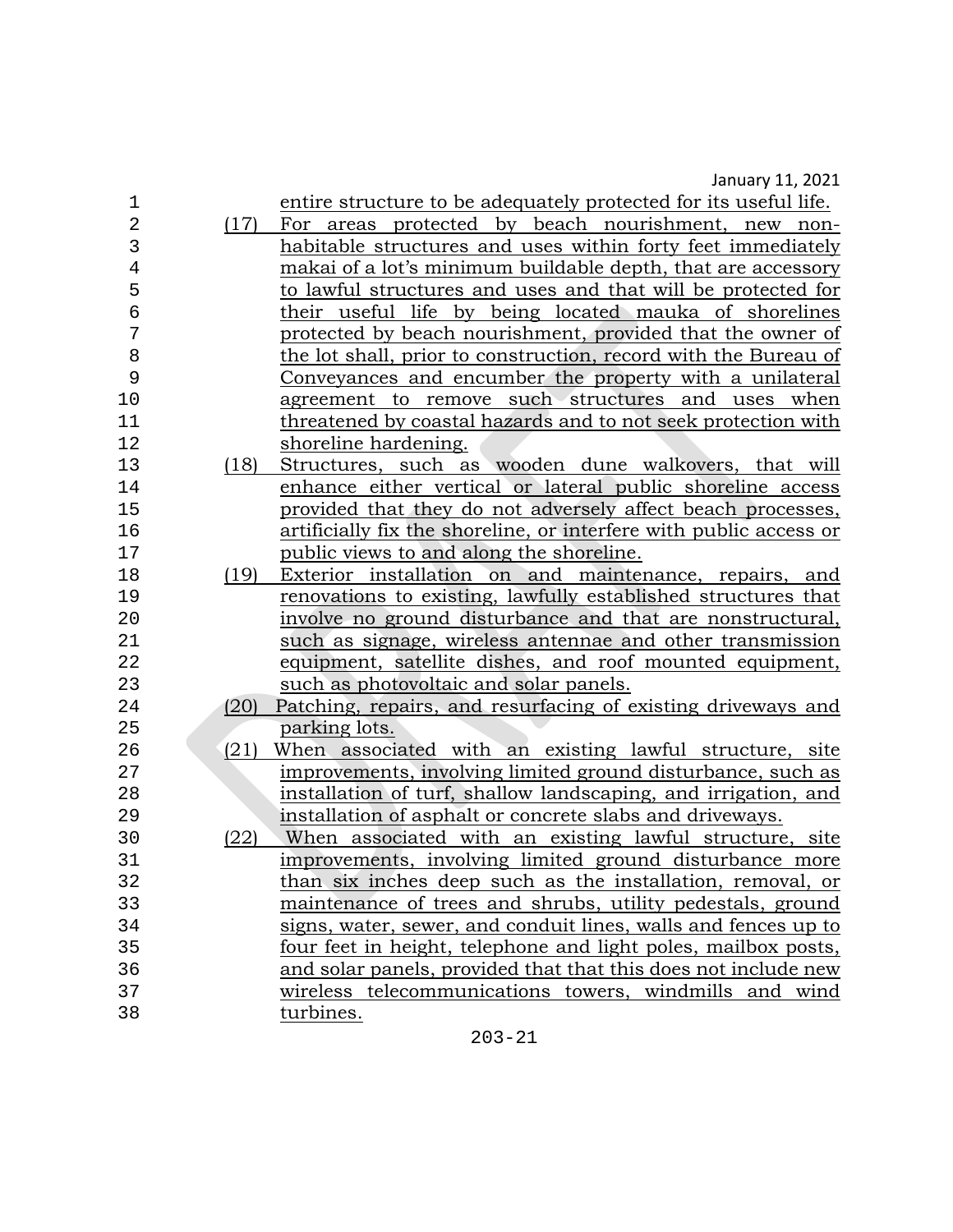1 (b)All structures and activities not specifically permitted in this

2 section are prohibited.<br>3 (clif any new structures are 3 (c)If any new structures are proposed to be located within the 4 shoreline **[setback]** area, the following restrictions shall apply:<br>5 (1) All new structures shall be elevated on pilings or o

5 (1) All new structures shall be elevated on pilings or columns, in 6 accordance with the standards for development in chapter 19.62, Maui County Code, relating to coastal high hazard 8 districts, so that the lowest horizontal portion of the structural<br>9 members of the lowest floor is elevated above the base flood members of the lowest floor is elevated above the base flood

- 10 elevation, or above existing grade, whichever is greater.<br>11 (2) The applicant, its successors, and permitted assigns The applicant, its successors, and permitted assigns shall 12 defend, indemnify, and hold the County of Maui harmless<br>13 from and against any and all loss, liability, claim or demand 13 from and against any and all loss, liability, claim or demand 14 arising out of damages to said structures or activities from<br>15 coastal natural hazards and coastal erosion.
- 15 coastal natural hazards and coastal erosion.<br>16 (3) The construction of shoreline hardening 16 (3) The construction of shoreline hardening structures or 17 activitiesshall be prohibited throughout the life of the

18 structure or activity.<br>19 The requirements of subse 19 The requirements of subsections  $(c)(2)$  and  $(c)(3)$  shall run with the 20 and and shall be set forth in a unilateral agreement recorded by the 20 land and shall be set forth in a unilateral agreement recorded by the 21 applicant with the bureau of convevances or land court prior to the date 21 applicant with the bureau of conveyances or land court prior to the date<br>22 of approval of all structures or activities. A copy of the recorded unilateral 22 of approval of all structures or activities. A copy of the recorded unilateral<br>23 agreement shall be filed with the director and the director of public works. 23 agreement shall be filed with the director and the director of public works.<br>24 (d)Minor structures or activities shall be completed or operating

24 (d)Minor structures or activities shall be completed or operating<br>25 within one year from the later of the date of the department's within one year from the later of the date of the department's 26 determination or the date of approval of the last discretionary permit. [Eff 27 11/27/03] (Auth: HRS \$8205A-2, 205A-43.6, 205A-45: Maui County 27 11/27/03] (Auth: HRS §§205A-2, 205A-43.6, 205A-45; Maui County<br>28 Charter §§8-8.4, 13-2(15)) (Imp: HRS §§205A-43.6, 205A-44, 205A-45; 28 Charter \\$\$8-8.4, 13-2(15)) (Imp: HRS \\$\$205A-43.6, 205A-44, 205A-45;<br>29 MCC Chapter 19.62) MCC Chapter 19.62)

 $30$ <br> $31$ 

31 '**12-203-13 Request for [a determination of] approval of**  32 **structures and activities in the shoreline [setback] area.** (a) **[**All**]**Other 33 than the exceptions listed in §12-203-10, all proposed structures and<br>34 activities in the shoreline [setback] area shall be subject to an assessment 34 activities in the shoreline **[**setback**]** area shall be subject to an assessment 35 made by the director.<br>36 A request for a

36 A request for approval of structures and activities in the shoreline<br>37 Setback area shall be submitted to the department on a form prescribed 37 **[**setback**]** area shall be submitted to the department on a form prescribed by the director and shall be accompanied by applicable information to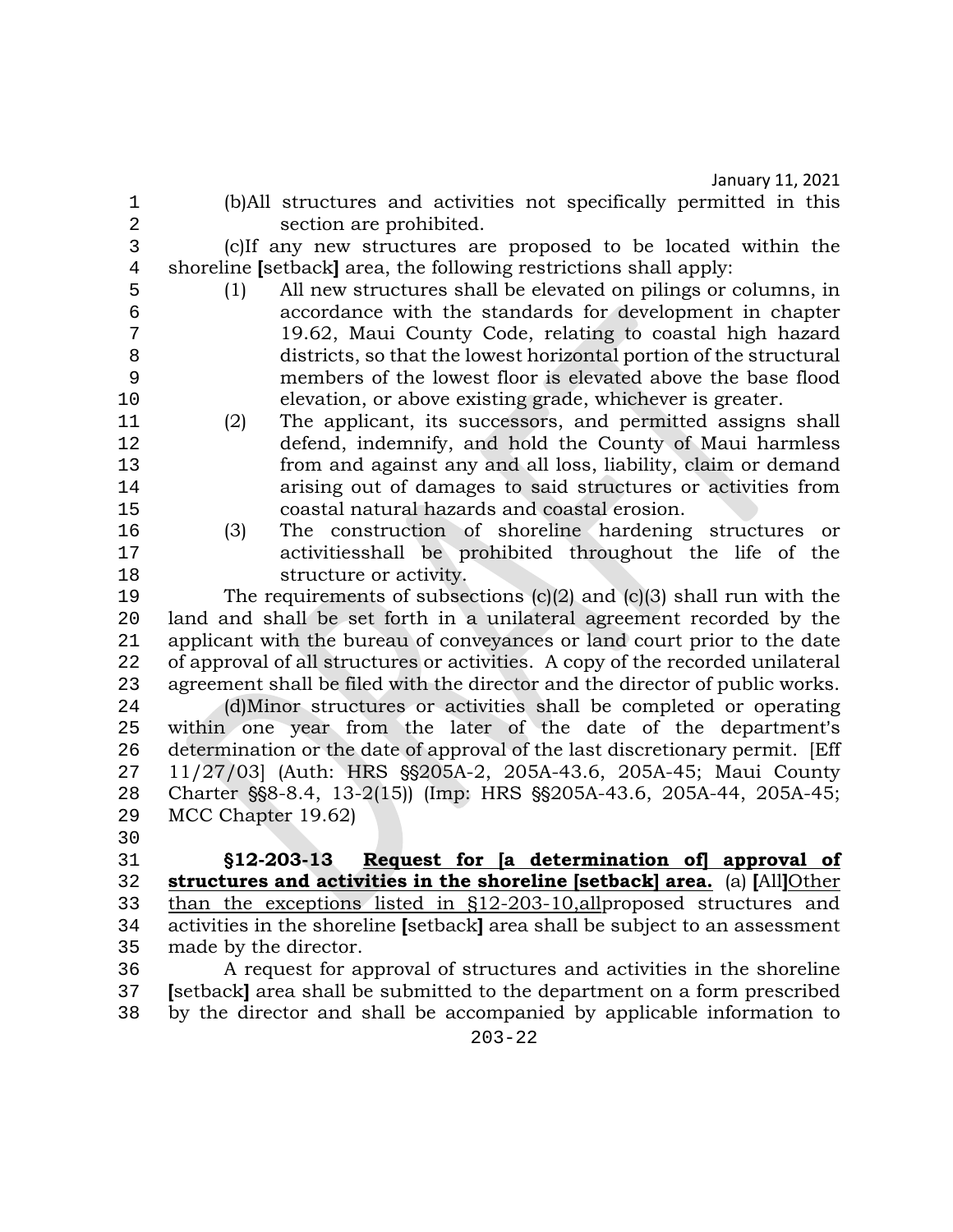1 assist in the assessment, which may include, but not be limited to; a 2 certified shoreline survey; construction plans; a list of proposed plants and 3 their growth at maturation; existing and finish contours; flood zones;<br>4 topography: proximity to the shoreline: any and all shoreline hardening 4 topography; proximity to the shoreline; any and all shoreline hardening<br>5 structures: photographs of the shoreline [setback] area: an environmental 5 structures; photographs of the shoreline **[**setback**]** area; an environmental 6 assessment; written reasons addressing compliance with the criteria set<br>6 forth in these rules: and an analysis of coastal erosion rates and shoreline 7 forth in these rules; and an analysis of coastal erosion rates and shoreline 8 processes. The director shall approve, approve with conditions, or deny<br>9 such request in accordance with the criteria set forth in these rules, and 9 such request in accordance with the criteria set forth in these rules**,** and 10 chapter 12-202 of the special management area rules for the Maui 11 planning commission.<br>12 (b) The direct

12 (b) The director shall notify the commission, at the commission's<br>13 next regularly scheduled meeting, of any application for, or issuance of. 13 next regularly scheduled meeting, of any application for, or issuance of,<br>14 approval of structures and activities in the shoreline [setback] area, receipt 14 approval of structures and activities in the shoreline **[**setback**]** area, receipt 15 of which shall be acknowledged by the commission. Such notification<br>16 shall include, but not be limited to, l the name of each applicant, l and the 16 shall include**[**, but not be limited to,**]** the name of each applicant**[**,**]** and the 17 location.**[and purpose of the development, and the shoreline setback**<br>18 determination.**1** IEff 11/27/031 (Auth: HRS \$\$205A-2, 205A-43.6, 205A-18 determination.**]** [Eff 11/27/03] (Auth: HRS \$\$205A-2, 205A-43.6, 205A-<br>19 45; Maui County Charter \$\$8-8.4, 13-2(15)) (Imp: HRS \$\$205A-43.6, 205A-19 45; Maui County Charter §§8-8.4, 13-2(15)) (Imp: HRS §§205A-43.6, 205A-<br>20 44. 205A-45) 20 44, 205A-45)

21

22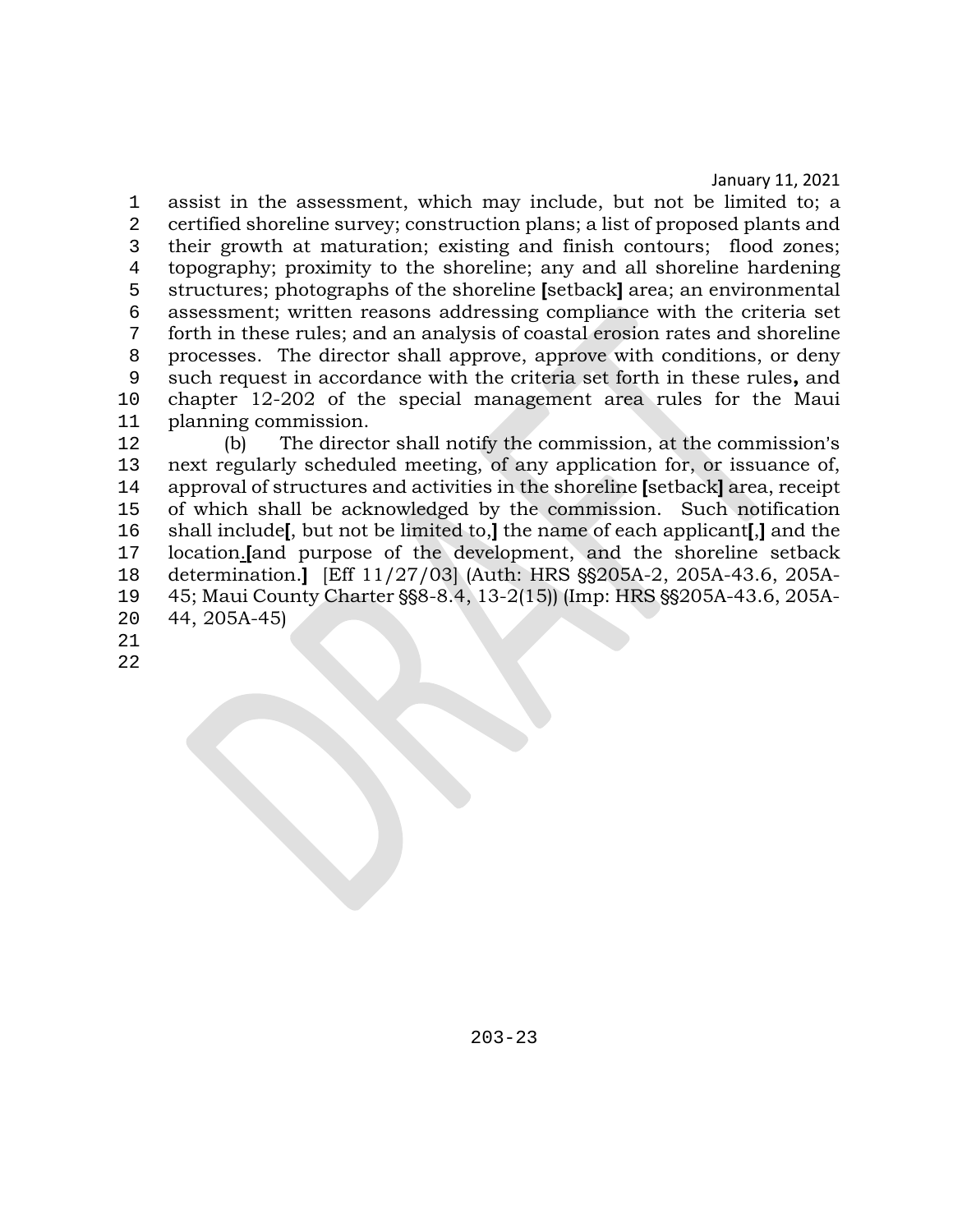| 1              |               | <b>SUBCHAPTER 3</b>                                                         |
|----------------|---------------|-----------------------------------------------------------------------------|
| $\overline{2}$ |               |                                                                             |
| 3              |               | <b>VARIANCES</b>                                                            |
| $\overline{4}$ |               |                                                                             |
| 5              |               |                                                                             |
| 6              |               | §12-203-14 Variance application. (a) A written application for a            |
| 7              |               | variance from shoreline setback requirements shall be made in a form        |
| $\, 8$         |               | prescribed by the director and shall be filed with the director.<br>The     |
| 9              |               | application shall include development plans, site plans, photographs, and   |
| 10             |               | any other plans, drawings, maps, or information determined by the           |
| 11             |               | director to be necessary to evaluate the application. The application shall |
| 12             | also include: |                                                                             |
| 13             | (1)           | An administrative fee as established in the County budget;                  |
| 14             | (2)           | Certification from the owner or lessee of the lot [which                    |
| 15             |               | authorizes] authorizing the application for variance;                       |
| 16             | (3)           | An environmental assessment or environmental impact                         |
| 17             |               | statement prepared in accordance with HRS chapter 343, and                  |
| 18             |               | the environmental impact statement rules and applicable                     |
| 19             |               | guidelines of the State of Hawaii, or an exemption                          |
| 20             |               | determination;                                                              |
| 21             | (4)           | The names, addresses, and the tax map key identification of                 |
| 22             |               | owners of real property situated adjacent to and abutting the               |
| 23             |               | boundaries of the land on which the proposed use, activity, or              |
| 24             |               | operation is to occur;                                                      |
| 25             | (5)           | A site plan of the shoreline [setback] area, drawn to scale,                |
| 26             |               | showing:                                                                    |
| 27             |               | Existing natural and [man-made] constructed features<br>(A)                 |
| 28             |               | and conditions within the shoreline [setback] area;                         |
| 29             |               | Existing natural and [man-made] constructed features<br>(B)                 |
| 30             |               | and conditions along properties immediately adjacent to                     |
| 31             |               | [setback]<br>the<br>shoreline<br>area<br>and<br>proposed                    |
| 32             |               | improvements;                                                               |
| 33             |               | The certified shoreline and the shoreline setback line;<br>(C)              |
| 34             |               | Contours at a minimum interval of two feet unless<br>(D)                    |
| 35             |               | waived by the director; and                                                 |
| 36             |               | Proposed development and improvements showing new<br>(E)                    |
| 37             |               | conditions;                                                                 |
| 38             | (6)           | A copy of the certified shoreline survey of the property;                   |
|                |               | $203 - 24$                                                                  |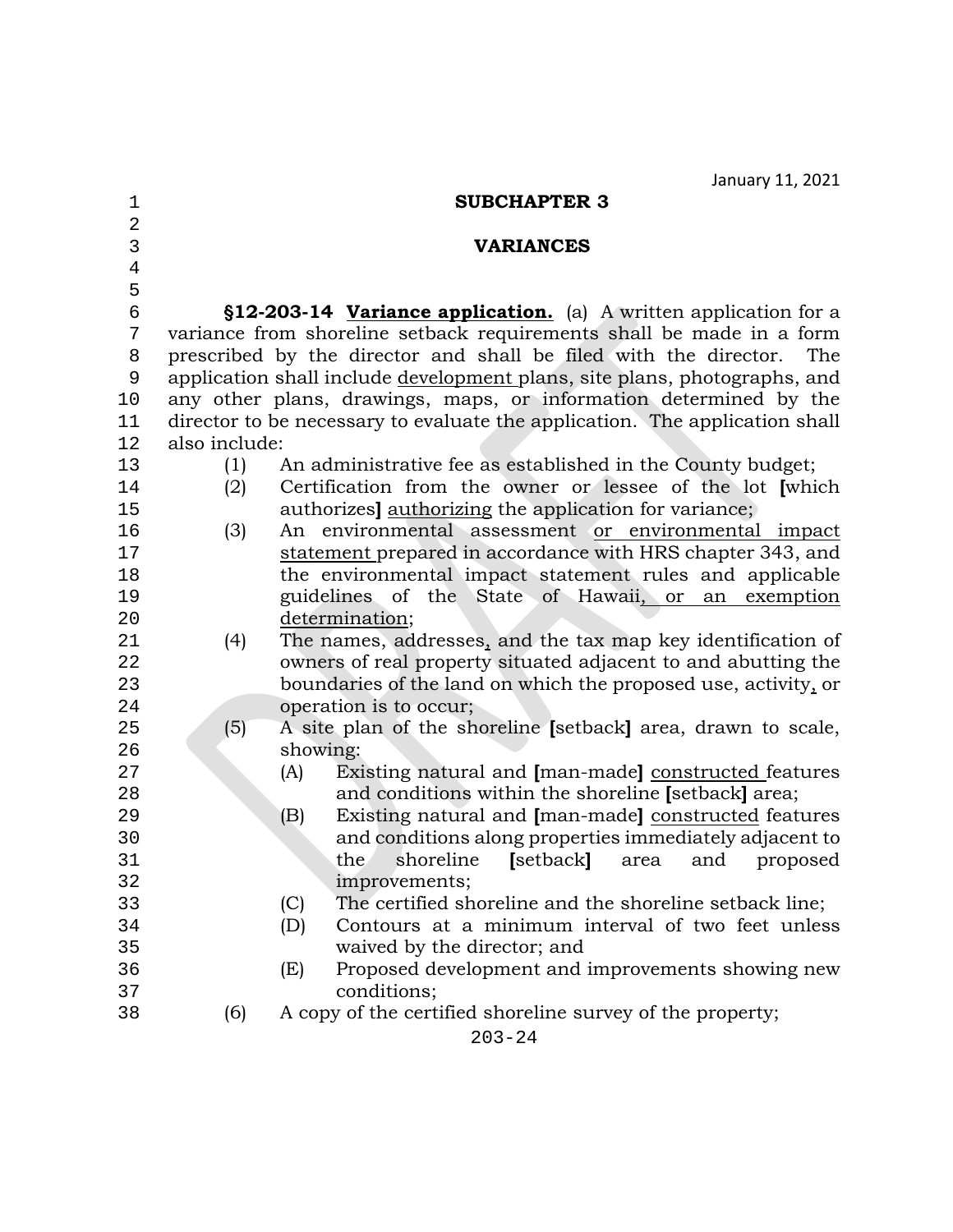- 
- 1 (7) Detailed justification of the proposed project**[**, which**]** that 2 addresses the purpose and intent of these rules and the criteria for approval of a variance: 3 criteria for approval of a variance;<br>4 (8) Analysis of historical and anticina
- 
- 4 (8) Analysis of historical and anticipated coastal erosion **[**rates**]** 5 and coastal processes[;<u>]related to the subject property;</u> and<br>6 (9) Any other information required by the director.
- 

6 (9) Any other information required by the director. (b) Upon a determination by the director that the application is 8 complete and in compliance with HRS chapter 205A, part III, and this 9 chapter, the director shall submit the application to the commission. If 10 the application is determined to be incomplete by the director, the director<br>11 shall return the application to the applicant with a written description shall return the application to the applicant with a written description 12 identifying the portions of the application determined to be incomplete.<br>13 The director shall submit a written report, and all relevant documents and 13 The director shall submit a written report, and all relevant documents and<br>14 information to the commission prior to the matter appearing on an agenda 14 information to the commission prior to the matter appearing on an agenda<br>15 of the commission. 15 of the commission.<br>16 (c) Except

16 (c) Except as otherwise provided in this section, all applications 17 for variances shall be heard, noticed, and processed as public hearing<br>18 matters. Not less than thirty calendar days before the public hearing date. matters. Not less than thirty calendar days before the public hearing date, 19 the applicant for a variance shall mail notices of public hearing by certified<br>20 or registered mail, postage prepaid, to owners of real property which abut 20 or registered mail, postage prepaid, to owners of real property **[**which abut**]**  21 that abuts or**[**are**]** is adjacent to the parcel that is the subject of the 22 application. Not less than thirty days prior to the public hearing date, the<br>23 director shall publish a notice of public hearing once in a newspaper that director shall publish a notice of public hearing once in a newspaper that 24 is printed and issued at least twice weekly in the County and which is<br>25 eenerally circulated throughout the County. The notice shall state the 25 generally circulated throughout the County. The notice shall state the 26 nature of the proposed development, the date, time, and place of the 27 hearing, and all other matters required by law.

27 hearing, and all other matters required by law.<br>28 **II**(d) Exceptions. Prior to action on a 28 **[(d)** Exceptions. Prior to action on a variance application, the commission may waive a public hearing on the application for:

- 29 commission may waive a public hearing on the application for:<br>30 (1) Stabilization of shoreline erosion by the moving 30 (1) Stabilization of shoreline erosion by the moving of sand 31 entirely on public lands;<br>32 (2) Protection of a legal str
- 32 (2) Protection of a legal structure costing more than \$20,000; 33 provided that, the structure is at risk of immediate damage<br>34 from shoreline erosion: 34 from shoreline erosion;<br>35 (3) Other structures or a
- 35 (3) Other structures or activities; provided that, no person or 36 agency has requested a public hearing within twenty-five 37 calendar days after public notice of the application. For the 38 purposes of this section "public notice of the application" shall<br>39 be publication of a notice of the application in a newspaper be publication of a notice of the application in a newspaper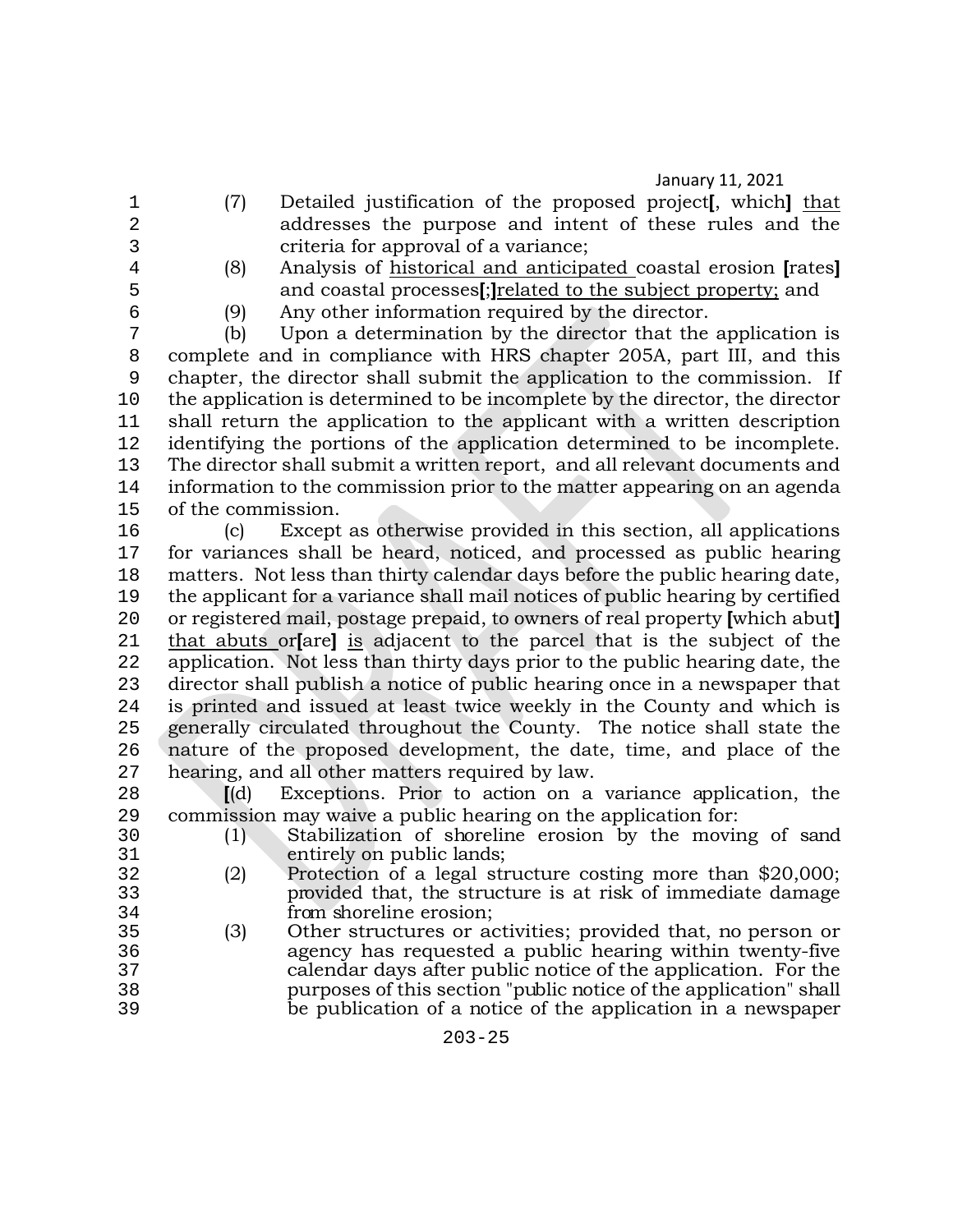| 1<br>$\overline{a}$<br>3<br>$\bf 4$<br>5<br>$\epsilon$<br>7<br>8<br>9<br>10<br>11<br>12 | (4)<br>5) | which is printed and issued at least twice weekly in the<br>County of Maui, which informs the public of the subject<br>matter of the application and which identifies the date and<br>time by which a written request for a public hearing must be<br>received by the commission; or<br>Maintenance, repair, reconstruction, and minor additions or<br>alternations of legal boating, maritime or water sports<br>recreational facilities, which result in little or no interference<br>with natural shoreline processes.<br>[Eff 11/27/03] (Auth: HRS §§205A-43.5, 205A-46, 343-5; Maui<br>County Charter § § 8-8.4, 13-2(15)) (Imp: HRS § § 205A-43.5, 205A-46, 343- |
|-----------------------------------------------------------------------------------------|-----------|------------------------------------------------------------------------------------------------------------------------------------------------------------------------------------------------------------------------------------------------------------------------------------------------------------------------------------------------------------------------------------------------------------------------------------------------------------------------------------------------------------------------------------------------------------------------------------------------------------------------------------------------------------------------|
| 13                                                                                      |           |                                                                                                                                                                                                                                                                                                                                                                                                                                                                                                                                                                                                                                                                        |
| 14                                                                                      |           | §12-203-15 Criteria for approval of a variance.<br>$(a)$ A                                                                                                                                                                                                                                                                                                                                                                                                                                                                                                                                                                                                             |
| 15                                                                                      |           | variance may be granted for a structure or activity otherwise                                                                                                                                                                                                                                                                                                                                                                                                                                                                                                                                                                                                          |
| 16                                                                                      |           | prohibited by this chapter, if the commission finds in writing, based                                                                                                                                                                                                                                                                                                                                                                                                                                                                                                                                                                                                  |
| 17                                                                                      |           | on the record presented, that the proposed structure or activity is                                                                                                                                                                                                                                                                                                                                                                                                                                                                                                                                                                                                    |
| 18                                                                                      |           | necessary for or ancillary to:                                                                                                                                                                                                                                                                                                                                                                                                                                                                                                                                                                                                                                         |
| 19                                                                                      | (1)       | Cultivation of crops;                                                                                                                                                                                                                                                                                                                                                                                                                                                                                                                                                                                                                                                  |
| 20                                                                                      | (2)       | Aquaculture;                                                                                                                                                                                                                                                                                                                                                                                                                                                                                                                                                                                                                                                           |
| 21                                                                                      | (3)       | Landscaping; provided that, the commission finds that                                                                                                                                                                                                                                                                                                                                                                                                                                                                                                                                                                                                                  |
| 22                                                                                      |           | the proposed structure or activity will not adversely                                                                                                                                                                                                                                                                                                                                                                                                                                                                                                                                                                                                                  |
| 23                                                                                      |           | affect beach processes and will not artificially fix the                                                                                                                                                                                                                                                                                                                                                                                                                                                                                                                                                                                                               |
| 24                                                                                      |           | shoreline;                                                                                                                                                                                                                                                                                                                                                                                                                                                                                                                                                                                                                                                             |
| 25<br>26                                                                                | (4)       | Drainage;<br>Boating,<br>maritime,                                                                                                                                                                                                                                                                                                                                                                                                                                                                                                                                                                                                                                     |
| 27                                                                                      | (5)       | or water sports recreational<br>facilities;                                                                                                                                                                                                                                                                                                                                                                                                                                                                                                                                                                                                                            |
| 28                                                                                      | (6)       | Facilities or improvements by public agencies or public                                                                                                                                                                                                                                                                                                                                                                                                                                                                                                                                                                                                                |
| 29                                                                                      |           | utilities regulated under HRS chapter 269;                                                                                                                                                                                                                                                                                                                                                                                                                                                                                                                                                                                                                             |
| 30                                                                                      | (7)       | Private facilities or improvements that are clearly in the                                                                                                                                                                                                                                                                                                                                                                                                                                                                                                                                                                                                             |
| 31                                                                                      |           | public interest;                                                                                                                                                                                                                                                                                                                                                                                                                                                                                                                                                                                                                                                       |
| 32                                                                                      | (8)       | Private facilities or improvements [which] that will neither                                                                                                                                                                                                                                                                                                                                                                                                                                                                                                                                                                                                           |
| 33<br>34<br>35<br>36<br>37<br>38<br>39                                                  | (9)       | adversely affect beach processes nor artificially fix the<br>shoreline; provided that, the commission also finds that<br>hardship will result to the applicant if the facilities or<br>improvements are not allowed within the shoreline area;<br>Private facilities or improvements that may artificially fix the<br>shoreline; provided that, the commission finds that shoreline<br>erosion is likely to cause hardship to the applicant if the                                                                                                                                                                                                                     |
|                                                                                         |           |                                                                                                                                                                                                                                                                                                                                                                                                                                                                                                                                                                                                                                                                        |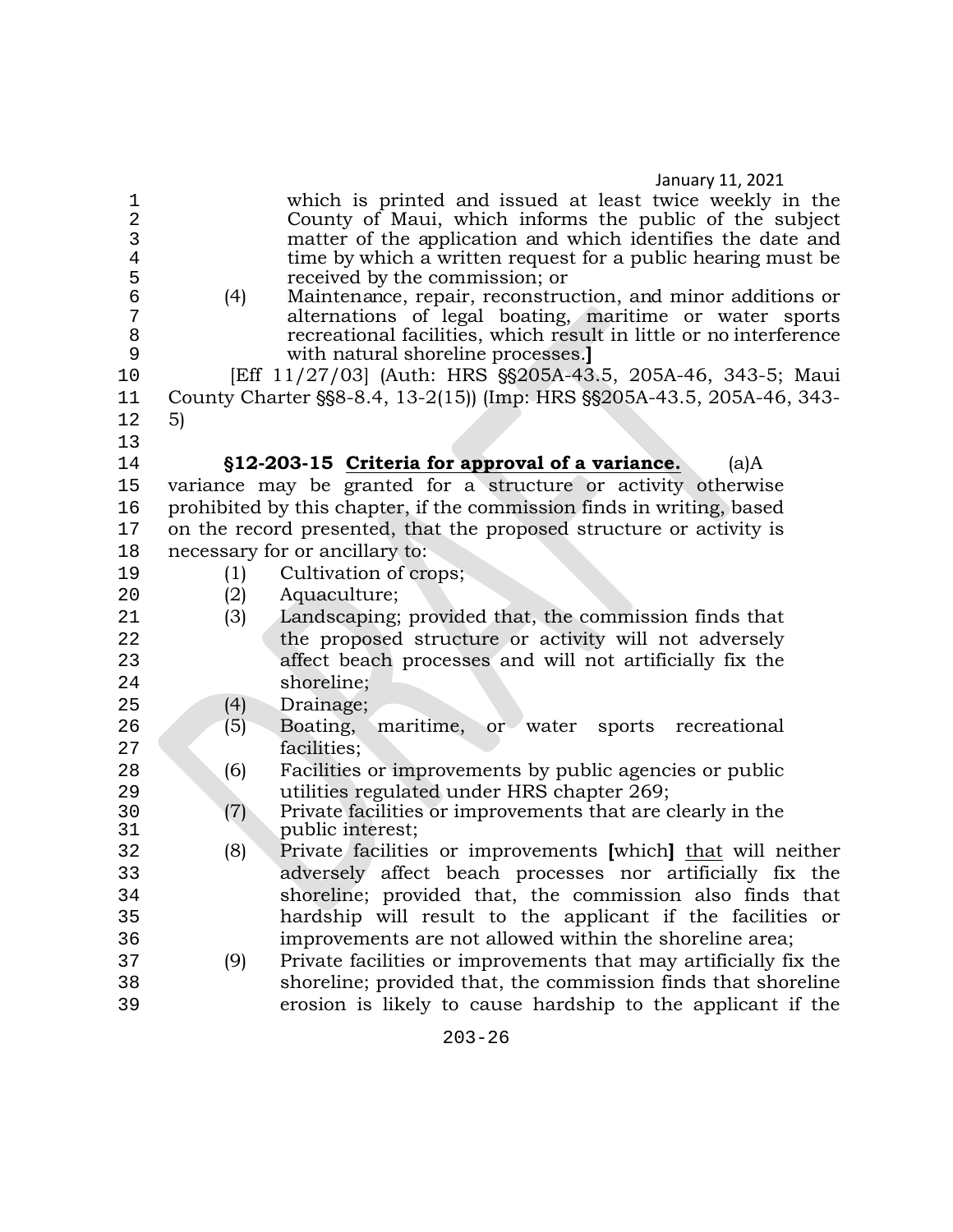1 facilities or improvements are not allowed within the shoreline<br>2 area: and provided further that, the commission imposes 2 area; and provided further that, the commission imposes 3 conditions to prohibit any structure seaward of the existing<br>4 shoreline unless it is clearly in the public interest: or 4 shoreline unless it is clearly in the public interest; or<br>5 (10) Moving of sand from one location seaward of the shor

5 (10) Moving of sand from one location seaward of the shoreline to<br>6 another location seaward of the shoreline: provided that, the 6 another location seaward of the shoreline; provided that, the 7 commission also finds that the moving of sand will not 8 adversely affect beach processes, will not diminish the size of the public beach, and will be necessary to stabilize an eroding

10 shoreline.<br>11 (b) A structu A structure or activity may be granted a variance upon 12 grounds of hardship if:<br>13 (1) The applica

- 
- 

13 (1) The applicant would be deprived of reasonable use of the land<br>14 frequired to fully comply with the shoreline [setback] rules; 14 if required to fully comply with the shoreline **[setback]** rules;<br>15 (2) The applicant's proposal is due to unique circumstances and

15 (2) The applicant's proposal is due to unique circumstances and<br>16 does not draw into question the reasonableness of the 16 does not draw into question the reasonableness of the 17 17 shoreline **[setback]** rules; and<br>18 (3) The proposal is the practicab

18 (3) The proposal is the practicable alternative **[**which**]** that best

19 conforms to the purpose of **[the shoreline setback]** <u>these</u> rules.<br>20 (c) Before granting a hardship variance, the commission must 20 (c) Before granting a hardship variance, the commission must<br>21 determine that the applicant's proposal is a reasonable use of the land. 21 determine that the applicant's proposal is a reasonable use of the land.<br>22 Because of the dynamic nature of the shoreline environment. 22 Because of the dynamic nature of the shoreline environment,<br>23 inappropriate development may easily pose a risk to individuals or to the inappropriate development may easily pose a risk to individuals or to the 24 public health and safety. For this reason, the determination of the reasonableness of the use of land should properly consider factors such reasonableness of the use of land should properly consider factors such 26 as shoreline conditions, erosion, surf and flood conditions, and the 27 geography of the lot. 27 geography of the lot.<br>28 (d) For pur

28 (d) For purposes of this section, hardship shall not include:<br>29 economic hardship to the applicant: Icounty County zoning changes. 29 economic hardship to the applicant; **[**county**]** County zoning changes, 30 planned development permits, cluster permits, or subdivision approvals<br>31 after June 16, 1989: any other permit or approval which that may have 31 after June 16, 1989; any other permit or approval **[**which**]** that may have 32 been issued by the commission. If the hardship is a result of actions by<br>33 the applicant, such result shall not be considered a hardship for purposes 33 the applicant, such result shall not be considered a hardship for purposes<br>34 of this section. of this section.

35 (e) No variance shall be granted unless appropriate conditions 36 are imposed:<br>37 (1) 1

37 (1) To maintain and require safe lateral access to and along the shoreline for public use or adequately compensate for its loss;

203-27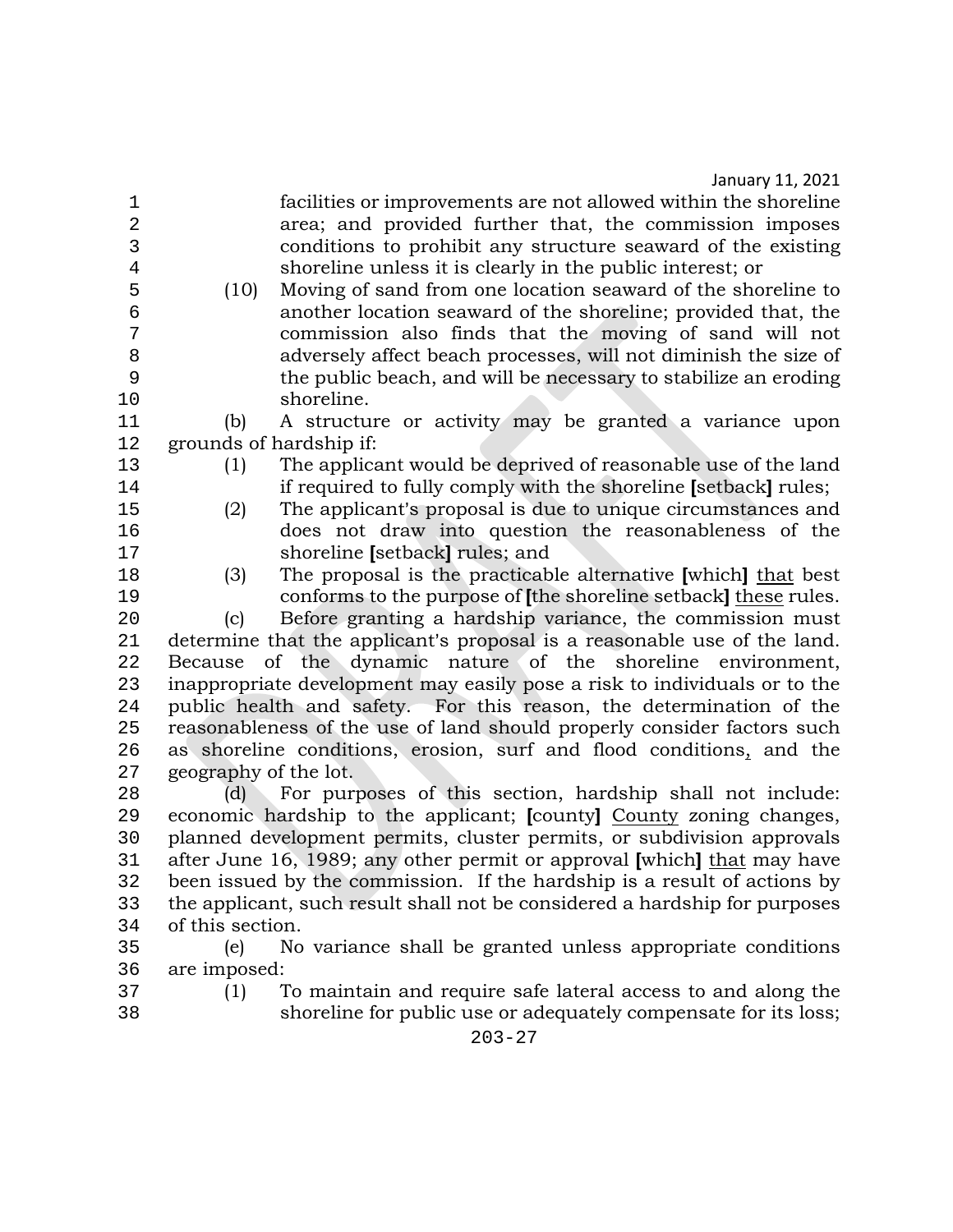- 1 (2) To minimize risk of adverse impacts on beach processes; 2 (3) To minimize risk of structures failing and becoming loose 3 rocks or rubble on public property; [and]<br>4 (4) To minimize adverse impacts on public 4 (4) To minimize adverse impacts on public views to, from, and<br>5 along the shoreline. For purposes of this section only. 5 along the shoreline. For purposes of this section only,<br>6 adversely impacts public views" means the adverse impact on 6 "adversely impacts public views" means the adverse impact on public views and open space resources caused by new 8 building structures exceeding a one-story or thirty-foot height 9 limitation;**[**and] 10 (5) To comply with chapters 19.62 and 20.08, Maui County Code, 11 relating to flood hazard districts and erosion<br>12 sedimentation control respectively: and 12 sedimentation control respectively; and<br>13 (6) To require that the owner of a lot for 13 (6) To require that the owner of a lot for which a variance is granted shall, prior to construction or activity that relies on 14 granted shall, prior to construction or activity that relies on<br>15 the variance, record with the Bureau of Convevances and 15 the variance, record with the Bureau of Conveyances and<br>16 encumber the property with a unilateral agreement to not seek 16 encumber the property with a unilateral agreement to not seek<br>17 brotection with shoreline hardening for any structures or 17 **protection with shoreline hardening for any structures or** 18 **protection** with shoreline from the variance. 18 other work benefitting from the variance.<br>19 (f) Notwithstanding any provision of this sec 19 (f) Notwithstanding any provision of this section to the contrary,<br>20 the commission may consider granting a variance for the protection of a 20 the commission may consider granting a variance for the protection of a<br>21 legal structure or public infrastructure: provided that, the structure is at 21 legal structure or public infrastructure; provided that, the structure is at <br>22 risk of damage from coastal erosion, poses a danger to the health, safety 22 risk of damage from coastal erosion, poses a danger to the health, safety<br>23 and welfare of the public, and is the best shoreline management option in 23 and welfare of the public, and is the best shoreline management option in<br>24 accordance with relevant state policy on shoreline hardening. 24 accordance with relevant state policy on shoreline hardening.<br>25 (g) The applicant may apply to the department for an  $\alpha$  (g) The applicant may apply to the department for an amendment 26 to the variance in a manner consistent with the procedures of section 12-<br>27 202-17 of the special management area rules of the Maui planning 27 202-17 of the special management area rules of the Maui planning<br>28 commission. [Eff 11/27/03] (Auth: HRS §205A-43.5, 205A-46; Maui 28 commission. [Eff 11/27/03] (Auth: HRS §205A-43.5, 205A-46; Maui<br>29 County Charter §§8-8.4, 13-2(15)) (Imp: HRS §205A-43.5, 205A-46: MCC 29 County Charter §§8-8.4, 13-2(15)) (Imp: HRS §205A-43.5, 205A-46; MCC<br>30 Chapters 19.62, 20.08)
- 30 Chapters 19.62, 20.08)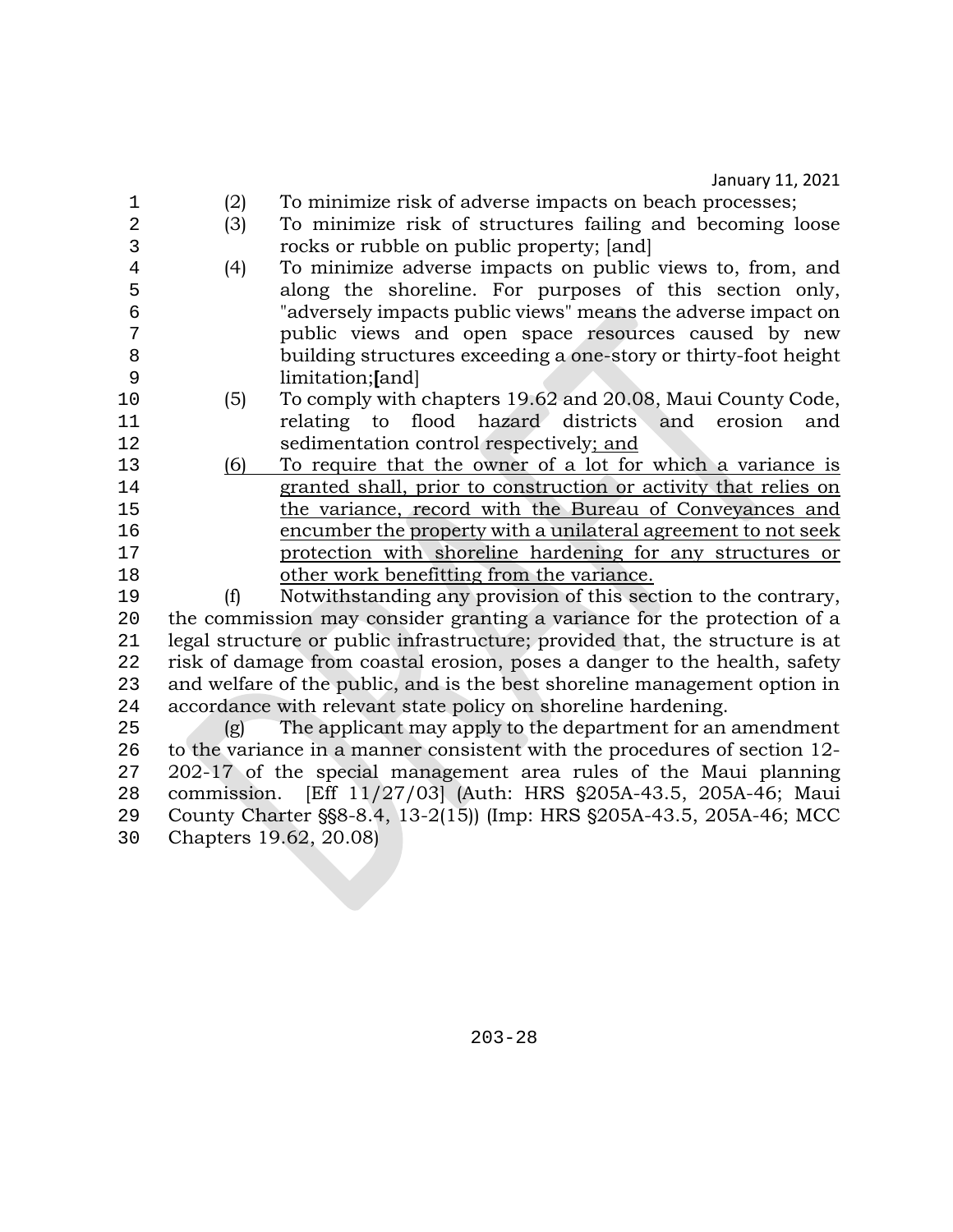| $\mathbf 1$    | <b>SUBCHAPTER 4</b>                                                           |
|----------------|-------------------------------------------------------------------------------|
| $\overline{2}$ |                                                                               |
| 3              | <b>ENFORCEMENT; PENALTIES</b>                                                 |
| $\bf 4$        |                                                                               |
| 5              |                                                                               |
| $\epsilon$     | §12-203-16 Enforcement.(a)The director shall enforce these rules              |
| 7              | in accordance with HRS chapter 205A. [Eff $11/27/03$ ] (Auth: HRS $\S 205A$ - |
| 8              | 43.6; Maui County Charter § \$8-8.4, 13-2(15)) (Imp: HRS § 205A-43.6)         |
| 9              | (b) Any use, activity, or operation pursuant to these rules and               |
| 10             | chapter 205A, HRS, as amended, that requires and fails to obtain shoreline    |
| 11             | approval or a variance, or has failed to comply with conditions established   |
| 12             | with any such approval, is a violation of these rules and chapter 205A,       |
| 13             | HRS. The violation shall be corrected by requiring the owner or violator to   |
| 14             | pay all applicable fines and take the following corrective actions:           |
| 15             | any unpermitted use, activity, or operation has ceased;<br>(1)                |
| 16             | any unpermitted construction has been removed<br>(2)<br>with                  |
| 17             | appropriate permits;                                                          |
| 18             | a shoreline approval or variance has been issued; or<br>(3)                   |
| 19             | other means determined by the director have been achieved.<br>(4)             |
| 20             | Applicable fines shall accrue until the violation is corrected. No other      |
| 21             | permit or approval shall be construed as shoreline approval pursuant to       |
| 22             | this part.                                                                    |
| 23             | (c) If a portion of a constructed structure is situated within the            |
| 24             | shoreline area, and the structure has not been authorized with                |
| 25             | government agency permits required by law, then for purposes of               |
| 26             | enforcement of this part, the entire structure shall be construed to be       |
| 27             | entirely within the shoreline area and shall be subject to enforcement        |
| 28             | accordingly.                                                                  |
| 29             | Issuance of notice of violation and order.<br>(d)                             |
| 30             | The owner shall, and the alleged violator may, be notified by<br>(1)          |
| 31             | the enforcement agency of an alleged violation of these rules                 |
| 32             | and any approval, variance, or condition issued pursuant                      |
| 33             | thereto. The director shall provide service by at least one of                |
| 34             | the following methods as the director deems appropriate:                      |
| 35             | certified or registered mail, regular mail with delivery                      |
| 36             | confirmation, personal service, posting on the property, or                   |
| 37             | publishing the notice once per week for three consecutive                     |
| 38             | weeks in a newspaper that is printed and issued at least twice<br>ana an      |
|                |                                                                               |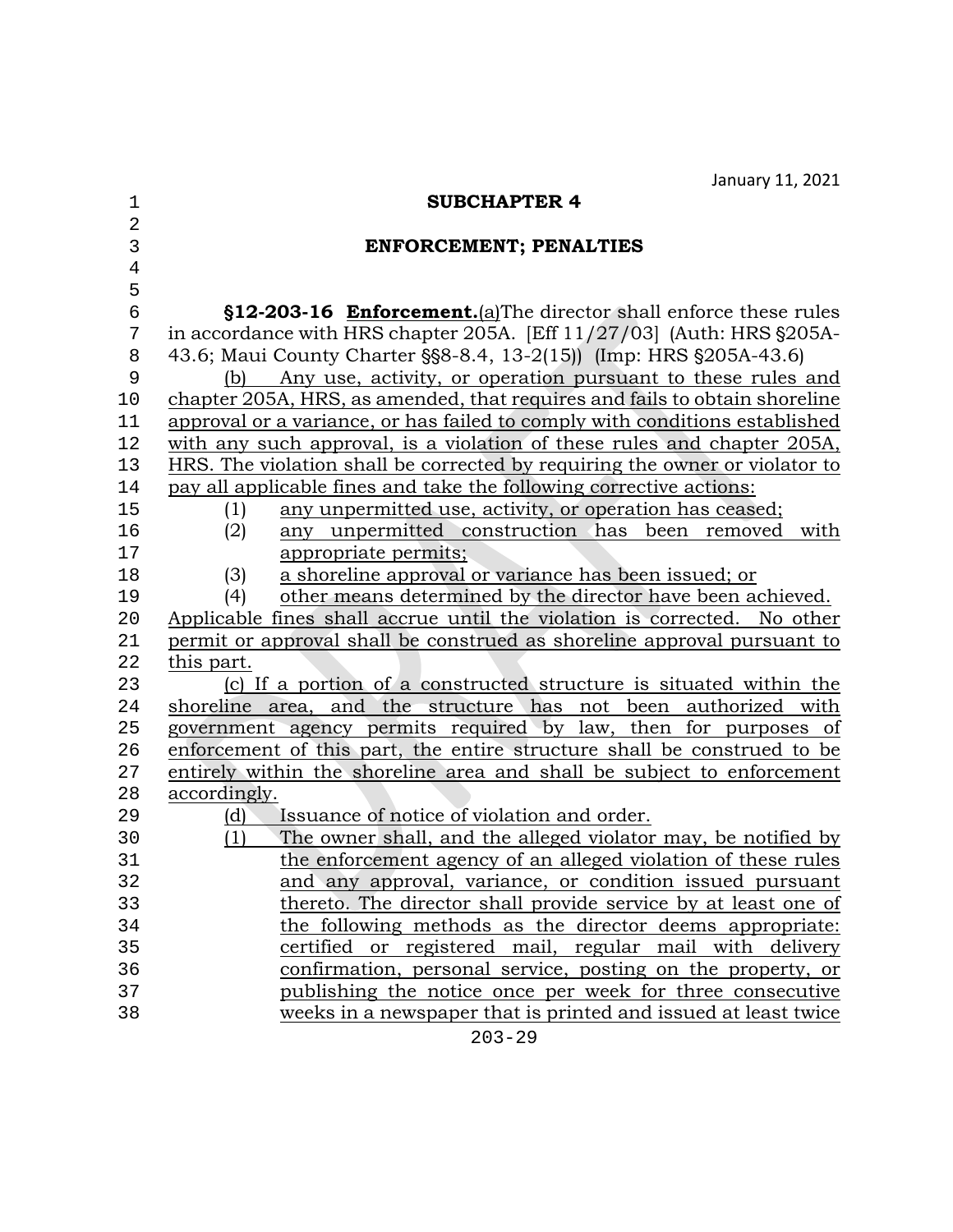| 1              |     | weekly in the County and is generally circulated through the         |
|----------------|-----|----------------------------------------------------------------------|
| $\overline{2}$ |     | County. The date of service shall be the date on which the           |
| 3              |     | certified or registered mail is accepted, the date of regular mail   |
| 4              |     | delivery confirmation, the date of personal service, the date of     |
| 5              |     | posting on the property, or the date of the last publication in      |
| 6              |     | the newspaper. If the director uses more than one method of          |
| 7              |     | service, then the date of service shall be the later of the dates    |
| 8              |     | of service.                                                          |
| 9              | (2) | The notice of violation and order shall include the specific         |
| 10             |     | section of these rules that has been violated; the nature of the     |
| 11             |     | violation; and the remedy required or available, including           |
| 12             |     | cessation or removal of the violation, subject to applicable         |
| 13             |     | permitting requirements; that an initial civil fine be paid not      |
| 14             |     | to exceed \$100,000 per violation; that a civil fine be paid not     |
| 15             |     | to exceed \$10,000 per day for each day in which the violation       |
| 16             |     | persists, in addition to the foregoing and any other penalties;      |
| 17             |     | and that the landowner or violator may appeal the notice of          |
| 18             |     | violation pursuant to section 12-203-18 within thirty days of        |
| 19             |     | the date of service. The filing of an appeal shall not correct or    |
| 20             |     | suspend any violation or stay<br>the assessment<br>and               |
| 21             |     | accumulation of fines. The following criteria shall<br>be            |
| 22             |     | considered in assessing the initial and daily fines:                 |
| 23             |     | Previous violations by the same person;<br>(A)                       |
| 24             |     | The degree of damage to the environment, including<br>(B)            |
| 25             |     | damage to the shoreline and marine resources;                        |
| 26             |     | (C)<br>The degree of cooperation provided by the violator            |
| 27             |     | during the investigation;                                            |
| 28             |     | Amount necessary to deter future violations; and<br>(D)              |
| 29             |     | Evidence of circumstances beyond the control of the violator.<br>(E) |
| 30             | (3) | The department, in consultation with the department of the           |
| 31             |     | corporation counsel, may institute a civil action in any court       |
| 32             |     | of competent jurisdiction for the enforcement of any                 |
| 33             |     | settlement agreement or order issued pursuant to this                |
| 34             |     | section.                                                             |
| 35             | (4) | Nothing in this section shall prohibit the department, through       |
| 36             |     | the corporation counsel, from filing an order or motion directly     |
| 37             |     | with a court in the event that public health, safety and welfare     |
| 38             |     | may be at risk. [Eff 1/1/94; am 9/28/97] (Auth: HRS §205A-           |
|                |     |                                                                      |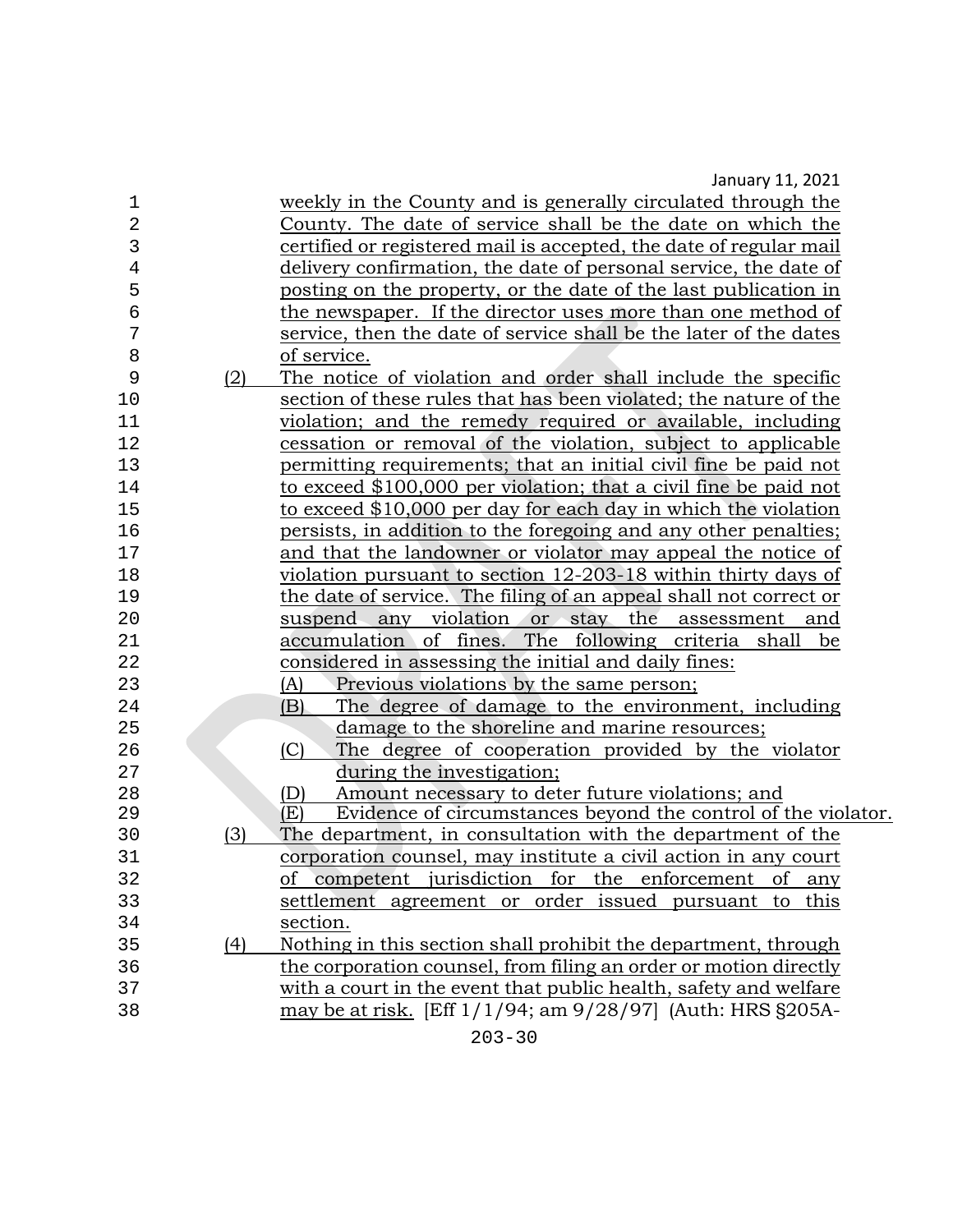| 1                                               | 43, 205A-43.6) (Imp: HRS §43.6)                                                                                                                                                                                                                                |
|-------------------------------------------------|----------------------------------------------------------------------------------------------------------------------------------------------------------------------------------------------------------------------------------------------------------------|
| $\overline{2}$<br>3<br>$\overline{4}$<br>5<br>б | §12-203-17 Penalties. Any person who violates any provision of<br>these rules shall be subject to the penalties provided for in HRS §205A-32.<br>[Eff 11/27/03] (Auth: HRS §§205A-32, 205A-43.6; Maui County Charter<br>§§8-8.4, 13-2(15)) (Imp: HRS §205A-32) |
| 7<br>8<br>9                                     |                                                                                                                                                                                                                                                                |
| 10                                              | <b>SUBCHAPTER 5</b>                                                                                                                                                                                                                                            |
| 11                                              |                                                                                                                                                                                                                                                                |
| 12                                              | <b>APPEALS</b>                                                                                                                                                                                                                                                 |
| 13<br>14                                        |                                                                                                                                                                                                                                                                |
| 15                                              | §12-203-18 Appeal of director's decision; filing the notice of                                                                                                                                                                                                 |
| 16                                              | <b>appeal.</b> Appeal of the director's decision including, but not limited to, the                                                                                                                                                                            |
| 17                                              | validity of the Jannual erosion hazard rate, and erosion hazard line, and                                                                                                                                                                                      |
| 18                                              | the determination of minor [structures/activities,] structures or activities,                                                                                                                                                                                  |
| 19                                              | may be made to the commission by the filing of a notice of appeal with the                                                                                                                                                                                     |
| 20                                              | department not later than ten days after the receipt of the director's written                                                                                                                                                                                 |
| 21                                              | decision or, where the director's decision is not required by the                                                                                                                                                                                              |
| 22                                              | commission or these rules to be served upon appellant, not later than ten                                                                                                                                                                                      |
| 23                                              | days after the meeting at which the commission received notification of the                                                                                                                                                                                    |
| 24                                              | director's decision. The notice of appeal shall be filed in accordance with                                                                                                                                                                                    |
| 25<br>26                                        | section 12-201-20 of the rules of practice and procedure for the Maui<br>planning commission. The department shall notify the commission, at the                                                                                                               |
| 27                                              | commission's next regularly scheduled meeting, of the filing of the notice                                                                                                                                                                                     |
| 28                                              | of appeal. [Eff 11/27/03] (Auth: HRS §§205A-43, 205A-43.5, 205A-43.6,                                                                                                                                                                                          |
| 29                                              | 205A-45, 205A-49, Maui County Charter §§8-8.4, 13-2(15)) (Imp: HRS                                                                                                                                                                                             |
| 30                                              | §§205A-43, 205A-43.5, 205A-43.6, 205A-45, 205A-49, Maui County                                                                                                                                                                                                 |
| 31                                              | Charter §§8-8.4, 13-2(15))                                                                                                                                                                                                                                     |
| 32                                              |                                                                                                                                                                                                                                                                |
| 33                                              | §12-203-19 Content of the notice of appeal. The notice of appeal                                                                                                                                                                                               |
| 34                                              | shall identify the party or parties making the appeal in the caption and                                                                                                                                                                                       |
| 35                                              | body of the notice of appeal. The notice of appeal shall designate the                                                                                                                                                                                         |
| 36                                              | decision appealed from and shall state the reasons for the appeal. [Eff                                                                                                                                                                                        |
| 37                                              | 11/27/03] (Auth: HRS §§205A-43, 205A-43.5, 205A-43.6, 205A-45, 205A-                                                                                                                                                                                           |

38 49, Maui County Charter §§8-8.4, 13-2(15)) (Imp: HRS §§205A-43, 205A-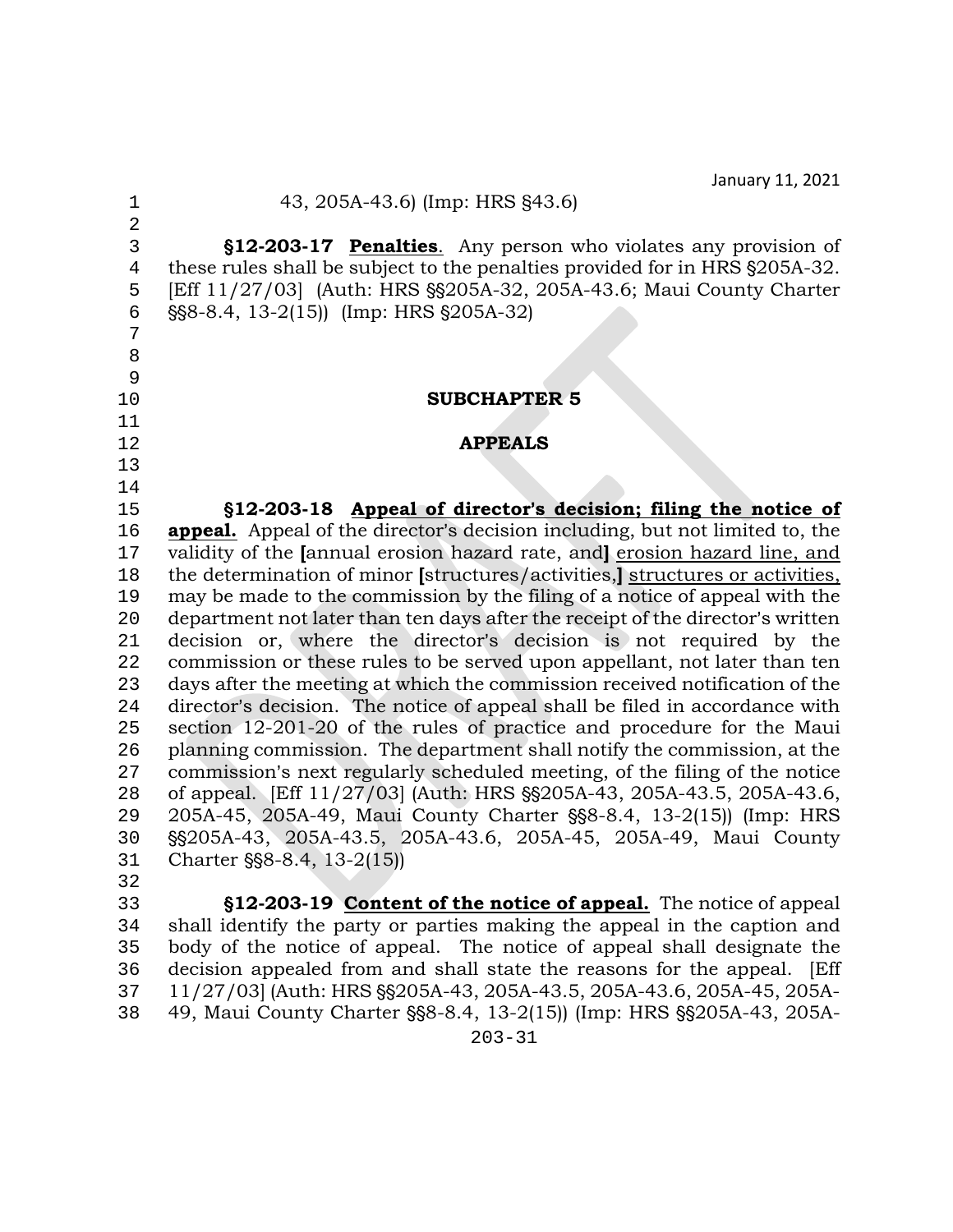1 43.5, 205A-43.6, 205A-45, 205A-49, Maui County Charter §§8-8.4, 13-<br>2 2(15))  $2(15)$ 

3<br>4

4 **12-203-20 <u>Joint or consolidated appeals.</u>** If two or more parties<br>5 are entitled to appeal from a decision of the director and their interests are 5 are entitled to appeal from a decision of the director and their interests are<br>6 such as to make joinder practicable, they may file a joint notice of appeal 6 such as to make joinder practicable, they may file a joint notice of appeal 7 and thereafter proceed on appeal as a single appellant. Appeals may be consolidated by order of the commission upon the commission's own 8 consolidated by order of the commission upon the commission's own<br>9 motion, upon motion of a party, or upon stipulation of the parties to the motion, upon motion of a party, or upon stipulation of the parties to the 10 several appeals. [Eff 11/27/03] (Auth: HRS \$\$205A-43, 205A-43.5, 205A-<br>11 43.6. 205A-45, 205A-49. Maui County Charter \$\$8-8.4, 13-2(15)) (Imp: 11 43.6, 205A-45, 205A-49, Maui County Charter §§8-8.4, 13-2(15)) (Imp:<br>12 HRS §§205A-43, 205A-43.5, 205A-43.6, 205A-45, 205A-49, Maui County 12 HRS \$ \$205 A - 43, 205 A - 43.5, 205 A - 43.6, 205 A - 45, 205 A - 49, Maui County<br>13 Charter \$ \$ 8 - 8.4, 13 - 2(15) Charter  $\S$ §8-8.4, 13-2(15))

 $\begin{array}{c} 14 \\ 15 \end{array}$ 

15 **\tiggs\\frac{\bmat{S12-203-21 Service of the notice of appeal.** If the appellant is 16 someone other than the applicant, appellant shall serve a file-marked copy 16 someone other than the applicant, appellant shall serve a file-marked copy<br>17 of the appeal by mail or delivery thereof to counsel of record for each other 17 of the appeal by mail or delivery thereof to counsel of record for each other<br>18 party, or, if a party is not represented by counsel, to the party at the party's 18 party, or, if a party is not represented by counsel, to the party at the party's<br>19 last known address. Proof of service shall be filed with the department 19 last known address. Proof of service shall be filed with the department 20 within seven days after the filing of the notice of appeal. [Eff 11/27/03]<br>21 (Auth: HRS \$\$205A-43, 205A-43.5, 205A-43.6, 205A-45, 205A-49, Maui 21 (Auth: HRS \$ \$205 A - 43, 205 A - 43.5, 205 A - 43.6, 205 A - 45, 205 A - 49, Maui<br>22 County Charter \$ \$ 8 - 8.4, 13 - 2(15) (Imp: HRS \$ \$ 205 A - 43, 205 A - 43.5, 22 County Charter \\$\$8-8.4, 13-2(15)) (Imp: HRS \\$\$205A-43, 205A-43.5, 23 205A-43.6, 205A-45, 205A-49, Maui County Charter \\$\$8-8.4, 13-2(15)) 205A-43.6, 205A-45, 205A-49, Maui County Charter §§8-8.4, 13-2(15))

- $\frac{24}{25}$ 25 '**12-203-22 Payment of fees**. Upon the filing of any separate or 26 joint notice of appeal, the appellant shall pay such fees as are set forth in<br>27 the County budget ordinance. [Eff 11/27/03] (Auth: HRS \$\$205A-43.] 27 the County budget ordinance. [Eff  $11/27/03$ ] (Auth: HRS  $\S$ S $205A-43$ , 28 205A-43, 205A-43, 205A-45, 205A-49, Maui County Charter  $\S$ S $8-8.4$ , 28 205A-43.5, 205A-43.6, 205A-45, 205A-49, Maui County Charter §§8-8.4,<br>29 13-2(15)) (Imp: HRS §§205A-43. 205A-43.5, 205A-43.6, 205A-45, 205A-29 13-2(15)) (Imp: HRS §§205A-43, 205A-43.5, 205A-43.6, 205A-45, 205A-<br>30 49. Maui County Charter §§8-8.4, 13-2(15)) 49, Maui County Charter \\$\$8-8.4, 13-2(15))
- 31<br>32 32 '**12-203-23 Contested case hearing on appeal.** The commission 33 shall hold a contested case hearing on the appeal. The director, the 34 appellant, and, where the appellant is someone other than the applicant. appellant, and, where the appellant is someone other than the applicant, 35 the applicant shall be parties to the proceedings. Subchapters 3, 4, and 36 5 of chapter 12-201 of the rules of practice and procedure for the Maui 36 5 of chapter 12-201 of the rules of practice and procedure for the Maui<br>37 planning commission, relating to petitions to intervene, contested case 37 planning commission, relating to petitions to intervene, contested case<br>38 procedures, and loost hearingl post-hearing procedures, respectively. 38 procedures, and **[**post hearing**]** post-hearing procedures, respectively,